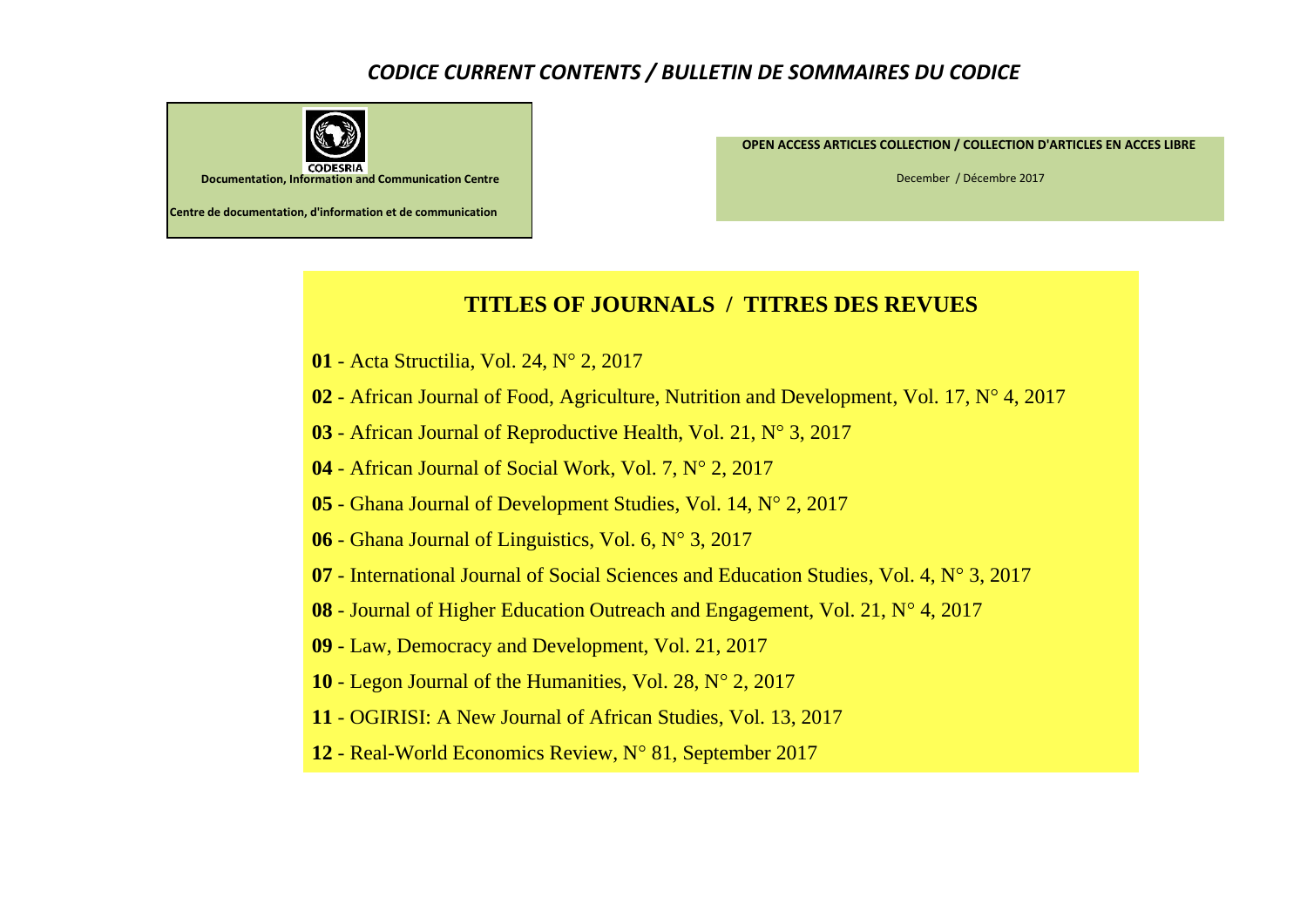| $\mathbf{N}^\circ$ | <b>TITLES / TITRES</b>                                                                                                                                   | <b>AUTHORS / AUTEURS</b>                                                                              | <b>JOURNALS / REVUES</b>                                                                                      | <b>LINKS / LIENS</b>                                                  |  |  |
|--------------------|----------------------------------------------------------------------------------------------------------------------------------------------------------|-------------------------------------------------------------------------------------------------------|---------------------------------------------------------------------------------------------------------------|-----------------------------------------------------------------------|--|--|
|                    | <b>ACTA STRUCTILIA</b>                                                                                                                                   |                                                                                                       |                                                                                                               |                                                                       |  |  |
| 1                  | Deciphering Priority Areas for Improving Project Risk<br>Management through Critical Analysis of Pertinent<br>Risks in the Zambian Construction Industry | Chipozya Kosta TEMBO-<br><b>SILUNGWE; Nthatisi</b><br><b>KHATLELI</b>                                 | Acta Structilia, Vol. 24, N° 2,<br>2017, p. 1-43                                                              | https://www.ajol.info/index.php/actas/arti<br>cle/view/163736/153211  |  |  |
| $\boldsymbol{2}$   | An Analysis of the Use of Mass Appraisal Methods for<br><b>Agricultural Properties</b>                                                                   | <b>Kobus VAN DER</b><br><b>WALT; Douw</b><br><b>BOSHOFF</b>                                           | Acta Structilia, Vol. 24, N° 2,<br>2017, p. 44-76                                                             | https://www.ajol.info/index.php/actas/arti<br>cle/view/163740/153215  |  |  |
| 3                  | A Post-Contract Project Analysis of Material Waste<br>and Cost Overrun on Construction Sites in Abuja,<br>Nigeria                                        | <b>Ibrahim SAIDU; Winston</b><br><b>SHAKANTU</b>                                                      | Acta Structilia, Vol. 24, N° 2,<br>2017, p. 77-105                                                            | https://www.ajol.info/index.php/actas/arti<br>cle/view/163741/153216  |  |  |
| $\overline{4}$     | Stakeholders' perception of critical success factors for<br>sustainable facilities management practice in<br>universities in sub-Saharan Africa          | <b>Bankole AWUZIE;</b><br><b>Rasheed ISA</b>                                                          | Acta Structilia, Vol. 24, N° 2,<br>2017, p. 106-127                                                           | https://www.ajol.info/index.php/actas/arti<br>cle/view/163742/153217  |  |  |
| 5                  | Building an Infrastructure Project Performance in the<br>North-West Province Department of Public Works and<br>Roads                                     | <b>Davison MURWIRA;</b><br><b>Michiel BEKKER</b>                                                      | Acta Structilia, Vol. 24, N° 2,<br>2017, p. 128-145                                                           | https://www.ajol.info/index.php/actas/arti<br>cle/view/163744/153219  |  |  |
| 6                  | <b>Investigating Alternative Dispute Resolution Methods</b><br>and the Implementation thereof by Architectural<br>Professionals in South Africa          | <b>Tariene WILCOCKS;</b><br><b>Jacques LAUBSCHER</b>                                                  | Acta Structilia, Vol. 24, N° 2,<br>2017, p. 146-167                                                           | https://www.ajol.info/index.php/actas/arti<br>cle/view/163746/153221  |  |  |
|                    |                                                                                                                                                          |                                                                                                       | AFRICAN JOURNAL OF FOOD, AGRICULTURE, NUTRITION AND DEVELOPMENT                                               |                                                                       |  |  |
| 7                  | Towards Commercial Agriculture in Rwanda:<br>Understanding the Determinants of Market<br>Participation among Smallholder Bean Farmers                    | C. INGABIRE; M. P.<br>MSHENGA; K.<br>LANGAT; C. BIGLER;<br>A. MUSONI; L.<br><b>BUTARE; E. BIRACHI</b> | African Journal of Food,<br>Agriculture, Nutrition and<br>Development, Vol. 17, N° 4, 2017,<br>p. 12492-12508 | https://www.ajol.info/index.php/ajfand/ar<br>ticle/view/163540/153032 |  |  |
| 8                  | Gender Equality in Rural Development and<br>Agricultural Extension in Fogera District, Ethiopia:<br>Implementation, Access to and Control over Resources | A. AZANAW; A.<br><b>TASSEW</b>                                                                        | African Journal of Food,<br>Agriculture, Nutrition and<br>Development, Vol. 17, N° 4, 2017,<br>p. 12509-12533 | https://www.ajol.info/index.php/ajfand/ar<br>ticle/view/163598/153076 |  |  |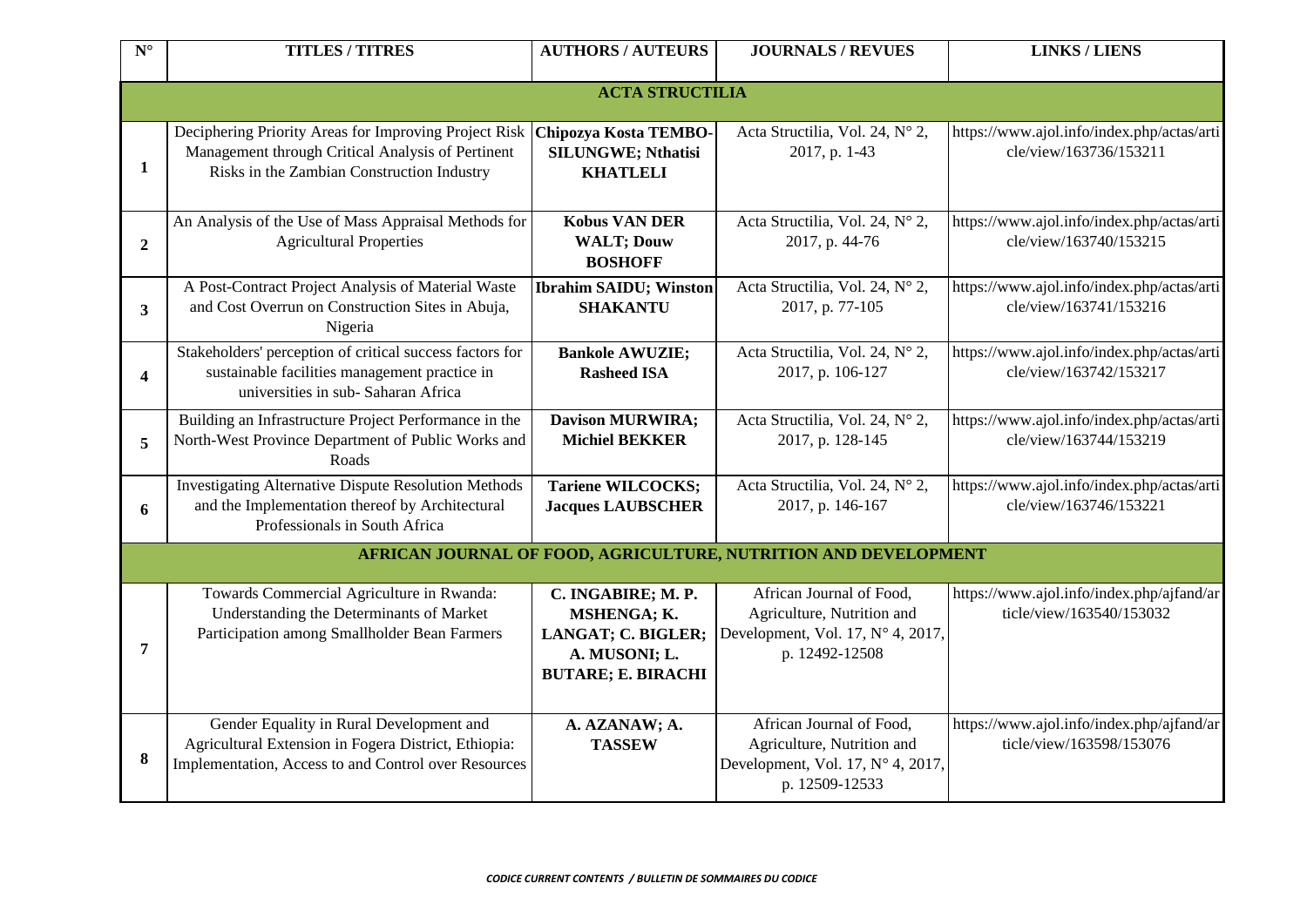| 9 <sup>°</sup> | Evaluation des modes de préparation et de<br>consommation de la tisane de kinkeliba et du café<br>touba consommés dans la ville de Dakar au Sénégal | N. MOUSSA; A.<br>DIALLO; N. F. NDIAYE;<br>M. SADJI                                                                                                              | African Journal of Food,<br>Agriculture, Nutrition and<br>Development, Vol. 17, N° 4, 2017,<br>p. 12534-12546          | https://www.ajol.info/index.php/ajfand/ar<br>ticle/view/163599/153077 |
|----------------|-----------------------------------------------------------------------------------------------------------------------------------------------------|-----------------------------------------------------------------------------------------------------------------------------------------------------------------|------------------------------------------------------------------------------------------------------------------------|-----------------------------------------------------------------------|
| 10             | Effect of different Stress Treatments on Mature green<br>Tomatoes (Solanum lycopersicum) to enhance Fruit<br>Quality                                | I. RANDOME; S. BASU;<br>A. PEREIRA                                                                                                                              | African Journal of Food,<br>Agriculture, Nutrition and<br>Development, Vol. 17, N° 4, 2017,<br>p. 12547-12556          | https://www.ajol.info/index.php/ajfand/ar<br>ticle/view/163600/153078 |
| 11             | Farmers' Knowledge of the Banana (Musa Sp.)<br>Agroforestry Systems in Kiboga District, Central<br>Uganda                                           | G. SSEBULIME; H. G.<br>KAGEZI; K. NYOMBI;<br>S. MPIIRA; P. KUCEL;<br>S. BYABAGAMBI; K.W.<br>TUSHEMEREIRWE; J.<br>KUBIRIBA; B.E.<br>KARAMURA; C.<br><b>STAVE</b> | African Journal of Food,<br>Agriculture, Nutrition and<br>Development, Vol. 17, N° 4, 2017,<br>p. 12557-12573          | https://www.ajol.info/index.php/ajfand/ar<br>ticle/view/163637/153114 |
| 12             | Biofortification of Maize Flour with Grain amaranth<br>for improved Nutrition                                                                       | S.N. KAMOTHO; F. M.<br><b>KYALLO; D. N. SILA</b>                                                                                                                | African Journal of Food,<br>Agriculture, Nutrition and<br>Development, Vol. 17, $N^{\circ}$ 4, 2017,<br>p. 12574-12588 | https://www.ajol.info/index.php/ajfand/ar<br>ticle/view/163639/153115 |
| 13             | Effect of Cooking Method on Proximate and Mineral<br>Composition of Lake Malawi Tilapia (Oreochromis<br>karongae)                                   | H. SAINANI; F.<br><b>KAPUTE</b>                                                                                                                                 | African Journal of Food,<br>Agriculture, Nutrition and<br>Development, Vol. 17, N° 4, 2017,<br>p. 12589-12599          | https://www.ajol.info/index.php/ajfand/ar<br>ticle/view/163640/153116 |
| 14             | Assessment of the Agronomic Productivity and Protein<br>Content in 16 Soybean Genotypes                                                             | <b>B.F.M. JEPHTER, P</b><br>MUMBA, J.M. BOKOSI                                                                                                                  | African Journal of Food,<br>Agriculture, Nutrition and<br>Development, Vol. 17, N° 4, 2017,<br>p. 12600-12613          | https://www.ajol.info/index.php/ajfand/ar<br>ticle/view/163644/153120 |
| 15             | Assessment of some Serum Biochemical and<br>Haematological Parameters in Blood Samples of<br>Japanese Quails Fed Detoxified Jatropha Seed Cake      | A. F. AGBOOLA                                                                                                                                                   | African Journal of Food,<br>Agriculture, Nutrition and<br>Development, Vol. 17, N° 4, 2017,<br>p. 12614-12627          | https://www.ajol.info/index.php/ajfand/ar<br>ticle/view/163645/153121 |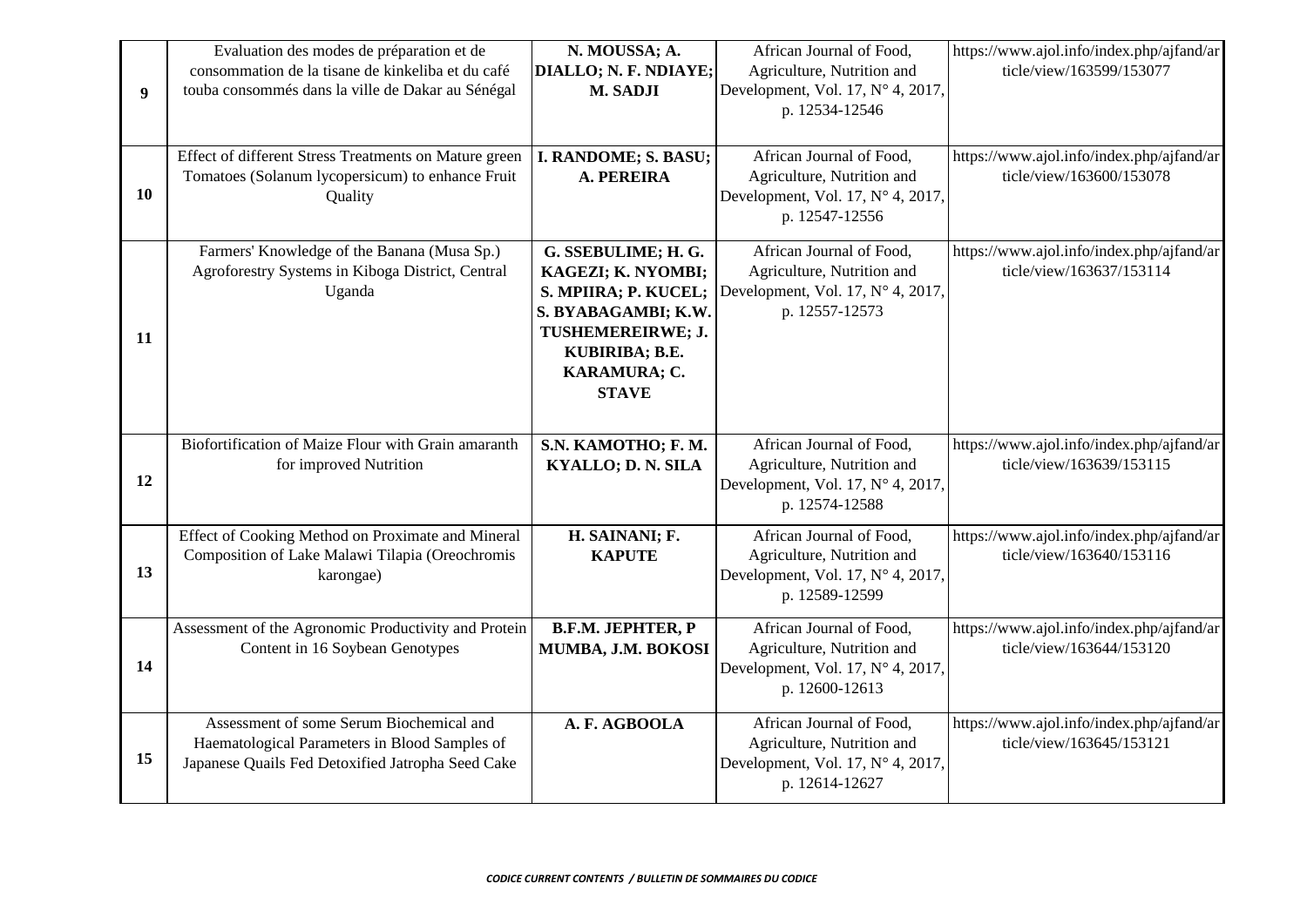| 16 | Prevalence of Iodine Deficiency among School<br>Children and access to iodized Salt in Zambia                                                                      | C. KATONGO; C. G.<br>KABAGHE; F.<br>MUBANGA; W.<br><b>SIAMUSANTU</b>                                         | African Journal of Food,<br>Agriculture, Nutrition and<br>Development, Vol. 17, N° 4, 2017,<br>p. 12628-12640        | https://www.ajol.info/index.php/ajfand/ar<br>ticle/view/163646/153122 |
|----|--------------------------------------------------------------------------------------------------------------------------------------------------------------------|--------------------------------------------------------------------------------------------------------------|----------------------------------------------------------------------------------------------------------------------|-----------------------------------------------------------------------|
| 17 | Dietary Diversity and Nutrient intake Adequacy among<br>Women in Iwo Local Government Area, Osun State<br>Nigeria                                                  | C. A. OLADOYINBO; U.<br>M. UGWUNNA; N. N.<br><b>EKERETTE</b>                                                 | African Journal of Food,<br>Agriculture, Nutrition and<br>Development, Vol. 17, N° 4, 2017,<br>p. 12641-12656        | https://www.ajol.info/index.php/ajfand/ar<br>ticle/view/163647/153123 |
| 18 | Effect of Sowing Date on Grain Quality of Sorghum<br>(Sorghum bicolorL. Moench) in the Nile Corridor<br>Agroecological Zone of South Sudan                         | M. A. G. KOK; J. P. A.<br><b>OUMA</b> ; P. P.O.<br><b>OJWANG</b>                                             | African Journal of Food,<br>Agriculture, Nutrition and<br>Development, Vol. 17, N° 4, 2017,<br>p. 12657-12677        | https://www.ajol.info/index.php/ajfand/ar<br>ticle/view/163650/153126 |
| 19 | Managing Acute Malnutrition in Infants Aged Less<br>than Six Months: a Qualitative Assessment in Niger<br><b>Public Hospitals</b>                                  | Mahaman E. L. H.<br>HALLAROU; H. M.<br>DOUDOU; M.L.<br>MANZO; P. DONNEN;<br>M. DRAMAIX; N.<br><b>OUSMANE</b> | African Journal of Food,<br>Agriculture, Nutrition and<br>Development, Vol. 17, $N^\circ$ 4, 2017,<br>p. 12678-12690 | https://www.ajol.info/index.php/ajfand/ar<br>ticle/view/163652/153128 |
| 20 | The Role of Trees and Plantation Agriculture in<br>Mitigating Global Climate Change                                                                                | S. C. ABA; O. O.<br>NDUKWE; C. J. AMU;<br>K. P. BAIYERI                                                      | African Journal of Food,<br>Agriculture, Nutrition and<br>Development, Vol. 17, $N^\circ$ 4, 2017,<br>p. 12691-12707 | https://www.ajol.info/index.php/ajfand/ar<br>ticle/view/163653/153129 |
| 21 | Effect of Breed and Feeding Strategy on the Eating<br>Quality of Kenyan Beef                                                                                       | J. M. WAMBUI; E. G.<br>KARURI; P. W. N.<br><b>KANYARI</b>                                                    | African Journal of Food,<br>Agriculture, Nutrition and<br>Development, Vol. 17, $N^\circ$ 4, 2017,<br>p. 12708-12721 | https://www.ajol.info/index.php/ajfand/ar<br>ticle/view/163657/153133 |
| 22 | Factors Associated with Anaemia Status and<br>Haemoglobin Concentrations in Infants 6-11 Months in NORTHRUP-LYONS; D.<br>Mbala District, Northern Province, Zambia | Z. DALY; M.<br><b>BRUNET; A.</b><br>AONGOLA; T. J.<br><b>GREEN; J. MCLEAN</b>                                | African Journal of Food,<br>Agriculture, Nutrition and<br>Development, Vol. 17, N° 4, 2017,<br>p. 12722-12744        | https://www.ajol.info/index.php/ajfand/ar<br>ticle/view/163659/153135 |
| 23 | Cultivation and Uses of Stevia (Stevia rebaudiana<br>Bertoni): a Review                                                                                            | M. F. HOSSAIN; M. T.<br>ISLAM; M. A. ISLAM;<br><b>S. AKHTAR</b>                                              | African Journal of Food,<br>Agriculture, Nutrition and<br>Development, Vol. 17, N° 4, 2017,<br>p. 12745-12757        | https://www.ajol.info/index.php/ajfand/ar<br>ticle/view/163660/153136 |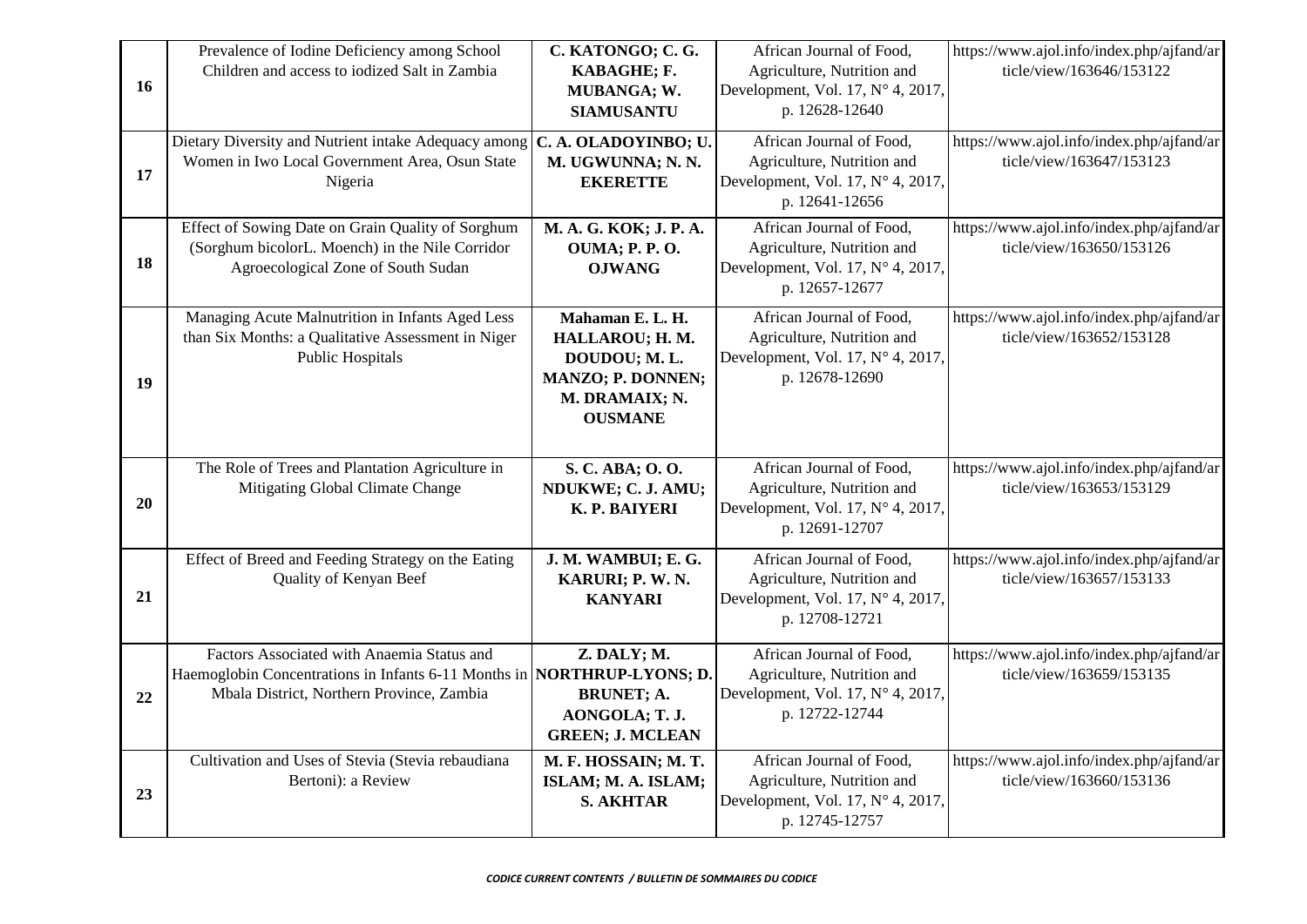| 24 | Physico-Chemical Characteristics and Fatty Acid<br>Profile of Baillonella Toxisperma Pierre Traditionally<br><b>Extracted Edible Oil from Cameroon Forests</b>                                          | R. FUNGO; J. L.<br>NGONDI; J. H.<br>MUYONGA; M.<br>TCHATAT; S. ODJO; J.<br><b>C. TIEGUHONG</b>  | African Journal of Food,<br>Agriculture, Nutrition and<br>Development, Vol. 17, N° 4, 2017,<br>p. 12758-12774 | https://www.ajol.info/index.php/ajfand/ar<br>ticle/view/163661/153137 |
|----|---------------------------------------------------------------------------------------------------------------------------------------------------------------------------------------------------------|-------------------------------------------------------------------------------------------------|---------------------------------------------------------------------------------------------------------------|-----------------------------------------------------------------------|
| 25 | Parental Knowledge, Attitudes and Practices Regarding<br>Overweight among Preschool Children in Rural<br>Zimbabwe                                                                                       | N. G. T. MUSHONGA;<br>H. A. MUJURU; L. K.<br>NYANGA; S.<br>NYAGURA; N.<br>MUSAKA; R. DEMBAH     | African Journal of Food,<br>Agriculture, Nutrition and<br>Development, Vol. 17, N° 4, 2017,<br>p. 12775-12790 | https://www.ajol.info/index.php/ajfand/ar<br>ticle/view/163662/153138 |
| 26 | Perceived Challenges in Business Development of<br>Smallholder Dairy farmers in three Malawian Regions                                                                                                  | I. BAUR; D. CHIUMIA;<br>C. GAZZARIN; M. LIPS                                                    | African Journal of Food,<br>Agriculture, Nutrition and<br>Development, Vol. 17, N° 4, 2017,<br>p. 12791-12806 | https://www.ajol.info/index.php/ajfand/ar<br>ticle/view/163664/153140 |
| 27 | Paradigm Shift: Efficient and Cost Effective Real-time<br>Nutritional Assessment Technique                                                                                                              | E.M. TESHOME; P.<br>KIPROTICH; P.E.<br><b>ANDANGO</b>                                           | African Journal of Food,<br>Agriculture, Nutrition and<br>Development, Vol. 17, N° 4, 2017,<br>p. 12807-12816 | https://www.ajol.info/index.php/ajfand/ar<br>ticle/view/163665/153141 |
| 28 | Red Palm Oil Bean-Stew Improved Serum Vitamin A<br>and Haemoglobin Concentrations and Anthropometric<br>Indicators of School Children with Low Vitamin A<br>Concentrations in a Malaria-Endemic Setting | G. EGBI; G. A.<br>ALATIAH; I. AYI; M.<br><b>STEINER-ASIEDU</b>                                  | African Journal of Food,<br>Agriculture, Nutrition and<br>Development, Vol. 17, N° 4, 2017,<br>p. 12817-12836 | https://www.ajol.info/index.php/ajfand/ar<br>ticle/view/163667/153143 |
| 29 | Understanding Pathways to Better Nutrition at District<br>Level: Lessons from Uganda                                                                                                                    | E. AGABA; S. GHOSH;<br><b>J. GRIFFITHS</b>                                                      | African Journal of Food,<br>Agriculture, Nutrition and<br>Development, Vol. 17, N° 4, 2017,<br>p. 12837-12853 | https://www.ajol.info/index.php/ajfand/ar<br>ticle/view/163668/153144 |
| 30 | Risk Factors Associated with Stunting among Infants<br>and Young Children Aged 6 - 23 Months in Dedza<br>District of Central Malawi                                                                     | N. C. GERESOMO; E. K.<br>MBUTHIA; J.W.<br>MATOFARI; A. M.<br><b>MWANGWELA</b>                   | African Journal of Food,<br>Agriculture, Nutrition and<br>Development, Vol. 17, N° 4, 2017,<br>p. 12854-12870 | https://www.ajol.info/index.php/ajfand/ar<br>ticle/view/163669/153145 |
| 31 | Modalités de consommation et valeur nutritionnelle des<br>légumineuses alimentaires au Burkina Faso                                                                                                     | F. HAMA-BA; M.<br>SIEDOGO; M.<br><b>OUEDRAOGO; A. DAO;</b><br>H. M. DICKO; B.<br><b>DIAWARA</b> | African Journal of Food,<br>Agriculture, Nutrition and<br>Development, Vol. 17, N° 4, 2017,<br>p. 12871-12888 | https://www.ajol.info/index.php/ajfand/ar<br>ticle/view/163671/153147 |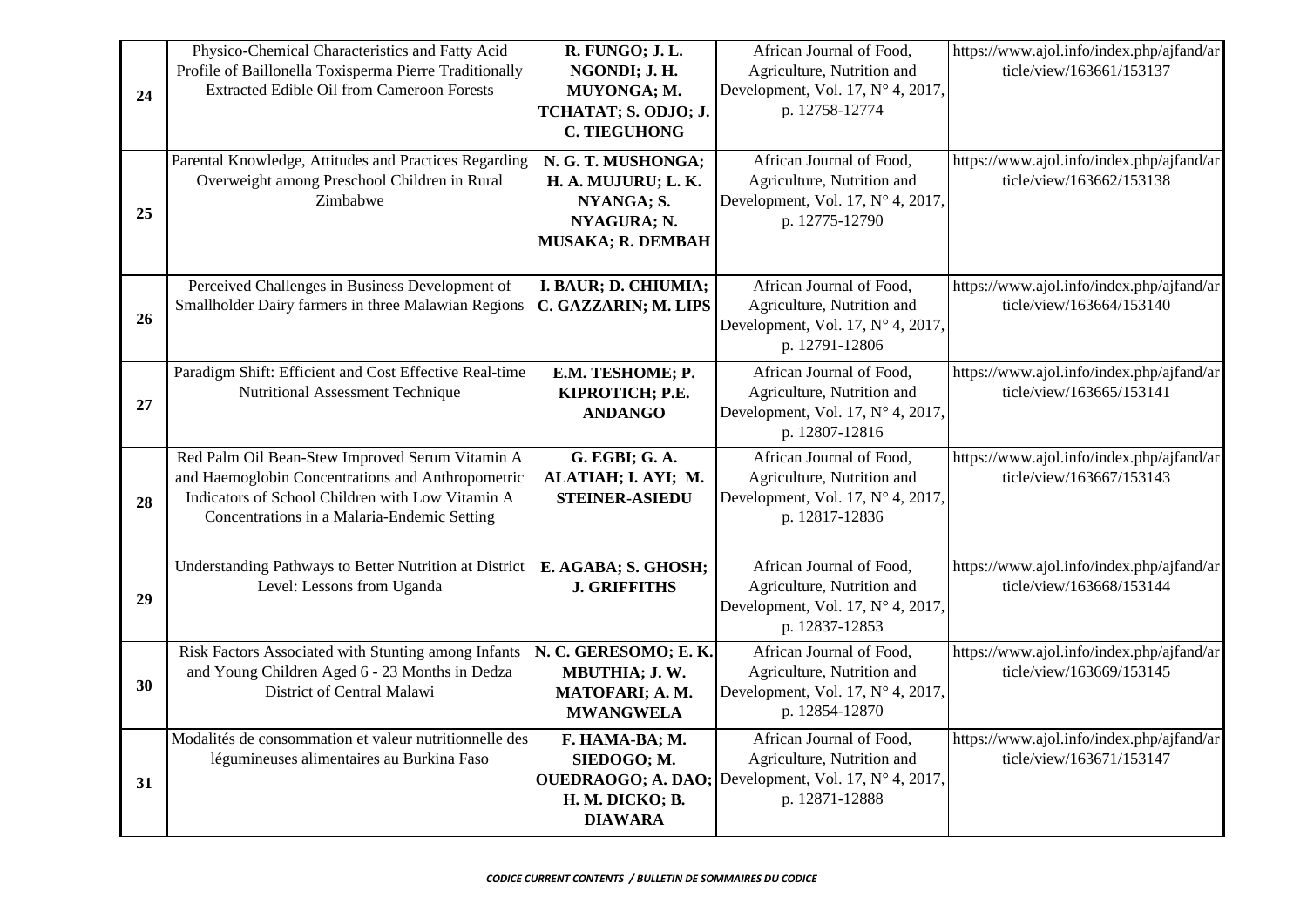| 32 | Dietary Diversity and Nutritional Status of Street Food<br>Consumers in Oyo, South Western Nigeria                                                             | O. O. LESHI ; M. O.<br><b>LESHI</b>                                                                                                               | African Journal of Food,<br>Agriculture, Nutrition and<br>Development, Vol. 17, N° 4, 2017,<br>p. 12889-12903        | https://www.ajol.info/index.php/ajfand/ar<br>ticle/view/163672/153148 |
|----|----------------------------------------------------------------------------------------------------------------------------------------------------------------|---------------------------------------------------------------------------------------------------------------------------------------------------|----------------------------------------------------------------------------------------------------------------------|-----------------------------------------------------------------------|
| 33 | Animal Health Management Practices in Zero Grazing<br>Dairy Units in Arusha City, Tanzania                                                                     | M. M. SUDDA; L. J. M.<br>KUSILUKA; N. KASSIM                                                                                                      | African Journal of Food,<br>Agriculture, Nutrition and<br>Development, Vol. 17, $N^\circ$ 4, 2017,<br>p. 12904-12915 | https://www.ajol.info/index.php/ajfand/ar<br>ticle/view/163674/153149 |
| 34 | Consumers' Views and use of Labels on Food Items<br>Sold in Bulawayo Urban Province, Zimbabwe                                                                  | T. NCUBE; S.<br><b>MAKURUNJE; S. DUBE</b>                                                                                                         | African Journal of Food,<br>Agriculture, Nutrition and<br>Development, Vol. 17, N° 4, 2017,<br>p. 12916-12929        | https://www.ajol.info/index.php/ajfand/ar<br>ticle/view/163675/153150 |
| 35 | Genotype x Environment Interaction, Stability and<br>Coheritability of Tuber Internal Quality Traits in Potato<br>(Solanum Tuberosum L.) Cultivars in Ethiopia | <b>Wassu MOHAMMED</b>                                                                                                                             | African Journal of Food,<br>Agriculture, Nutrition and<br>Development, Vol. 17, $N^\circ$ 4, 2017,<br>p. 12930-12952 | https://www.ajol.info/index.php/ajfand/ar<br>ticle/view/163676/153151 |
| 36 | Impact of Push-Pull Technology on the Nutritional<br>Status of Farmers' Children in Western Kenya                                                              | N. O. OGOT; J. O.<br>PITTCHAR; C.A.O.<br>MIDEGA; Z. R. KHAN                                                                                       | African Journal of Food,<br>Agriculture, Nutrition and<br>Development, Vol. 17, N° 4, 2017,<br>p. 12953-12974        | https://www.ajol.info/index.php/ajfand/ar<br>ticle/view/163677/153152 |
|    |                                                                                                                                                                | <b>AFRICAN JOURNAL OF REPRODUCTIVE HEALTH</b>                                                                                                     |                                                                                                                      |                                                                       |
| 37 | Experiences with Universal Health Coverage of<br>Maternal Health Care in Ondo State, Nigeria, 2009-<br>2017                                                    | <b>Olusegun MIMIKO</b>                                                                                                                            | African Journal of Reproductive<br>Health, Vol. 21, N° 3, 2017, p. 9-<br>26                                          | https://www.ajol.info/index.php/ajrh/artic<br>le/view/163680/153155   |
| 38 | Maternal Education and Diarrhea among Children<br>Aged 0-24 Months in Nigeria                                                                                  | Adeyimika T.<br>DESMENNU; Mojisola<br>M. OLUWASANU;<br>Yetunde O. JOHN-<br><b>AKINOLA; Opeyemi</b><br><b>OLADUNNI; S. Ayo</b><br><b>ADEBOWALE</b> | African Journal of Reproductive<br>Health, Vol. 21, N° 3, 2017, p. 27-<br>36                                         | https://www.ajol.info/index.php/ajrh/artic<br>le/view/163682/153157   |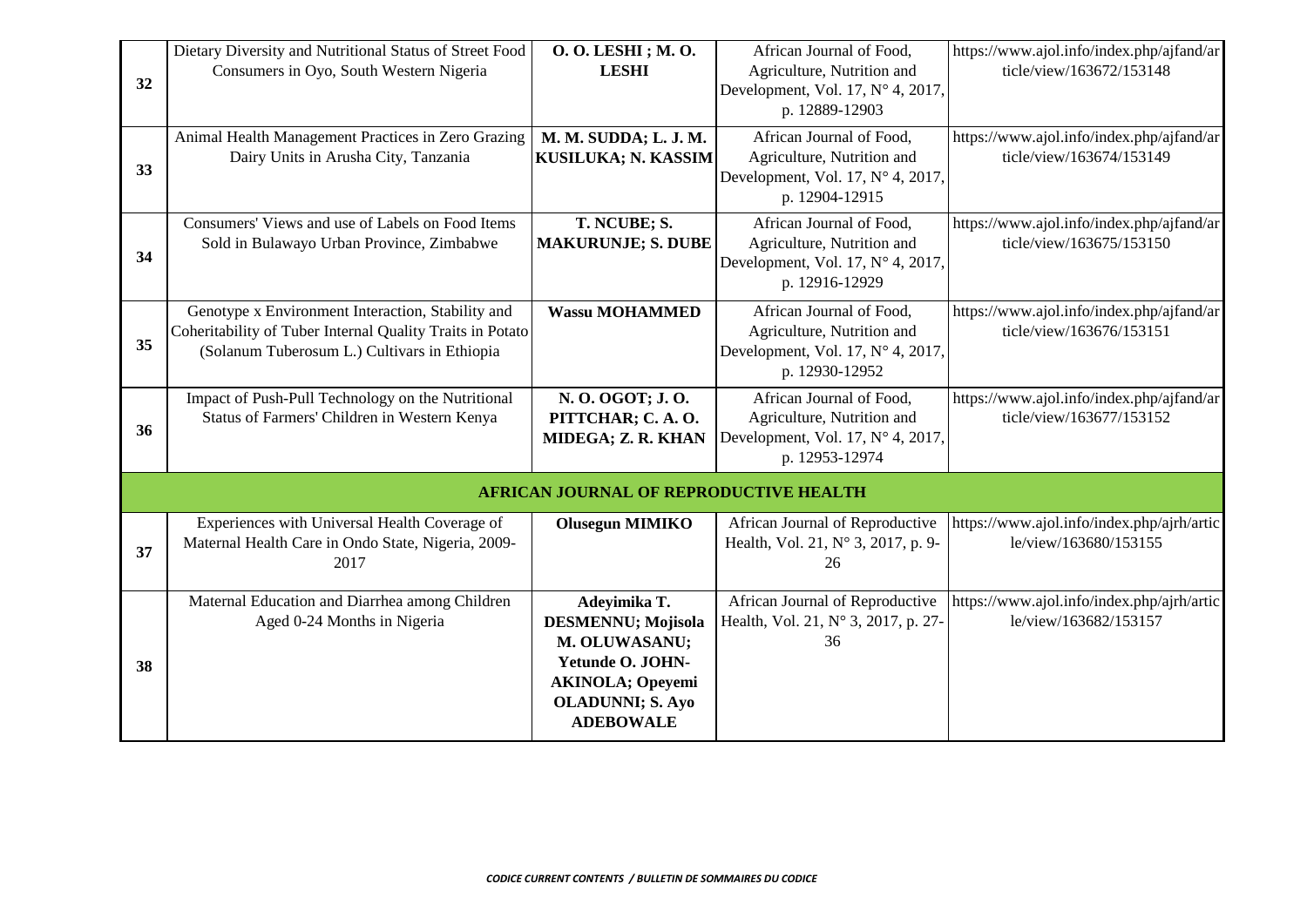|    | Strengthening Youth Friendly Health Services through  | <b>Fariyal F. FIKREE;</b>     | African Journal of Reproductive     | https://www.ajol.info/index.php/ajrh/artic |
|----|-------------------------------------------------------|-------------------------------|-------------------------------------|--------------------------------------------|
|    | Expanding Method Choice to include long-acting        | <b>Worknesh K. ABSHIRO;</b>   | Health, Vol. 21, N° 3, 2017, p. 37- | le/view/163683/153158                      |
|    | Reversible Contraceptives for Ethiopian Youth         | Murtala M. MAI; Kidest        | 48                                  |                                            |
| 39 |                                                       | L. HAGOS; Mengistu            |                                     |                                            |
|    |                                                       | <b>ASNAKE</b>                 |                                     |                                            |
|    |                                                       |                               |                                     |                                            |
|    | HIV/AIDS Knowledge, Attitude and Practice among       | Tarekegn T. GEMEDA;           | African Journal of Reproductive     | https://www.ajol.info/index.php/ajrh/artic |
|    | Dilla University Students, Ethiopia                   | Abineh U. GANDILE;            | Health, Vol. 21, N° 3, 2017, p. 49- | le/view/163684/153159                      |
| 40 |                                                       | <b>Demisse S. BIKAMO</b>      | 61                                  |                                            |
|    |                                                       |                               |                                     |                                            |
|    | Barriers to Antenatal Care in an Urban Community in   | <b>Susan P. LAING; Smruti</b> | African Journal of Reproductive     | https://www.ajol.info/index.php/ajrh/artic |
|    | the Gambia: an in-Depth Qualitative Interview Study   | V. SINMYEE; Khizar            | Health, Vol. 21, N° 3, 2017, p. 62- | le/view/163685/153160                      |
| 41 |                                                       | RAFIQUE; Helen E.             | 69                                  |                                            |
|    |                                                       | SMITH; Max J.                 |                                     |                                            |
|    | User Satisfaction with Family Planning Services in    | <b>Gilbert NDZIESSI;</b>      | African Journal of Reproductive     | https://www.ajol.info/index.php/ajrh/artic |
|    | Government Health Centres in the Congo                | <b>Gickelle BINTSENE-</b>     | Health, Vol. 21, N° 3, 2017, p. 70- | le/view/163686/153161                      |
| 42 |                                                       | <b>MPIKA</b> ; Richard        | 75                                  |                                            |
|    |                                                       | <b>BILECKOT</b>               |                                     |                                            |
|    | Influence of Knowledge of Spousal Fertility Cycles on | Taiwo A. OBEMBE;              | African Journal of Reproductive     | https://www.ajol.info/index.php/ajrh/artic |
|    | male Reproductive Health Participation in Ibadan      | Kehinde O. ODEBUNMI;          | Health, Vol. 21, N° 3, 2017, p. 76- | le/view/163687/153162                      |
|    | Metropolis, Nigeria                                   | Kayode O.                     | 88                                  |                                            |
| 43 |                                                       | <b>OSUNGBADE;</b>             |                                     |                                            |
|    |                                                       | Babatunde O.                  |                                     |                                            |
|    |                                                       | <b>ADEDOKUN</b>               |                                     |                                            |
|    | Determinants of Modern Contraceptive uptake among     | <b>Ofonime E. JOHNSON</b>     | African Journal of Reproductive     | https://www.ajol.info/index.php/ajrh/artic |
|    | Nigerian Women: Evidence from the National            |                               | Health, Vol. 21, N° 3, 2017, p. 89- | le/view/163688/153163                      |
| 44 | Demographic and Health Survey                         |                               | 95                                  |                                            |
|    |                                                       |                               |                                     |                                            |
|    | Effects of Vaginal Lubricants on in-Vitro Progressive | <b>Stacey L. WILSON;</b>      | African Journal of Reproductive     | https://www.ajol.info/index.php/ajrh/artic |
|    | Spermatozoa Motility                                  | Jamila K. ADAM; Suresh        | Health, Vol. 21, N° 3, 2017, p. 96- | le/view/163689/153164                      |
| 45 |                                                       | <b>Babu Naidu KRISHNA</b>     | 101                                 |                                            |
|    |                                                       |                               |                                     |                                            |
|    |                                                       |                               |                                     |                                            |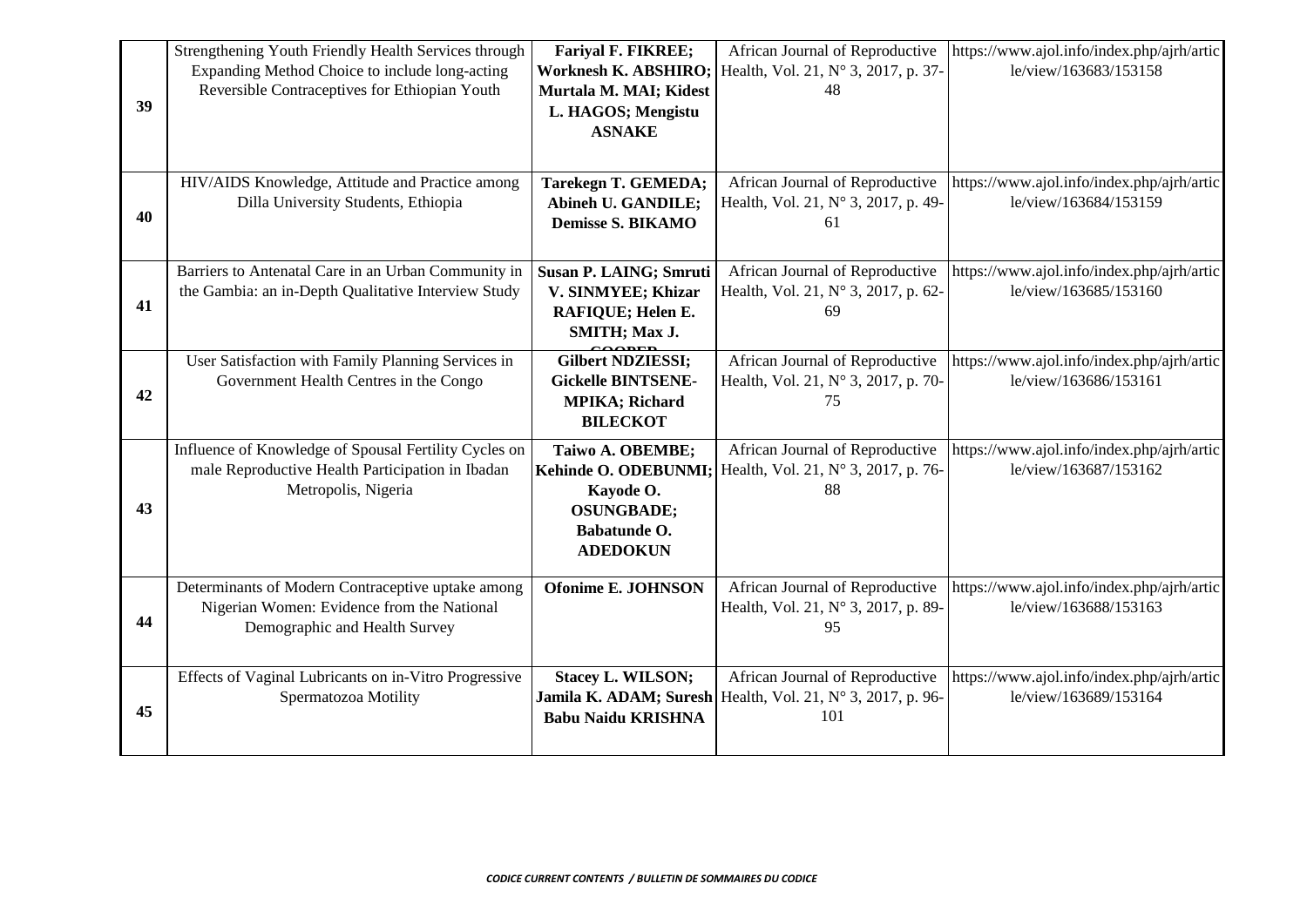| 46 | Saving the Lives of Women, Newborns, and Children:<br>a Formative Study Examining Opportunities to improve<br>Reproductive, Maternal, Neonatal, and Child Health<br>Outcomes in Nigeria | Ejiro J. OTIVE-<br><b>IGBUZOR</b> ; Theresa<br><b>Kaka EFFA; Emily</b><br><b>TEITSWORTH; Rufaro</b><br><b>KANGAI</b> ; Chantal<br><b>HILDEBRAND; Diana</b><br><b>LARA</b> ; Denise<br><b>DUNNING</b> | African Journal of Reproductive<br>Health, Vol. 21, N° 3, 2017, p. 102-<br>108 | https://www.ajol.info/index.php/ajrh/artic<br>le/view/163691/153165 |
|----|-----------------------------------------------------------------------------------------------------------------------------------------------------------------------------------------|------------------------------------------------------------------------------------------------------------------------------------------------------------------------------------------------------|--------------------------------------------------------------------------------|---------------------------------------------------------------------|
|    |                                                                                                                                                                                         | <b>AFRICAN JOURNAL OF SOCIAL WORK</b>                                                                                                                                                                |                                                                                |                                                                     |
| 47 | Education Facilities and Motivation of Teachers &<br>Students at Correction Centers: the Case of Goba,<br>Delomena and Sheshamene Oromia in Ethiopia                                    | <b>Gamachu Gishe</b><br><b>BADASA; Isa Aliye</b><br><b>SADO</b> ; Yealemwork<br><b>Geshow MELESU</b>                                                                                                 | African Journal of Social Work,<br>Vol. 7, N° 2, 2017, p. 1-8                  | https://www.ajol.info/index.php/ajsw/arti<br>cle/view/165218/154678 |
| 48 | City Pollution: the Case study of Vendors and Beggars<br>with Disabilities in Harare                                                                                                    | <b>Tafadzwa RUGOHO</b>                                                                                                                                                                               | African Journal of Social Work,<br>Vol. 7, N° 2, 2017, p. 9-15                 | https://www.ajol.info/index.php/ajsw/arti<br>cle/view/165219/154679 |
| 49 | Social Work in Diverse Ethno-Cultural Contexts: a<br>Case Study of Nigeria                                                                                                              | <b>Thomas AKINTAYO;</b><br>Juha HÄMÄLÄINEN;<br><b>Sari RISSANEN</b>                                                                                                                                  | African Journal of Social Work,<br>Vol. 7, N° 2, 2017, p. 16-24                | https://www.ajol.info/index.php/ajsw/arti<br>cle/view/165220/154680 |
| 50 | Poverty as a Threat to Environmental Sustainability:<br>Implications for Social Work Practice in Zimbabwe                                                                               | <b>Blessing BHAISENI</b>                                                                                                                                                                             | African Journal of Social Work,<br>Vol. 7, N° 2, 2017, p. 25-29                | https://www.ajol.info/index.php/ajsw/arti<br>cle/view/165221/154681 |
| 51 | Effects of Climate Change and their Indelible Impact<br>on Social Work Profession in Zimbabwe                                                                                           | <b>Memory MPAMBELA;</b><br><b>Vincent MABVURIRA</b>                                                                                                                                                  | African Journal of Social Work,<br>Vol. 7, N° 2, 2017, p. 30-35                | https://www.ajol.info/index.php/ajsw/arti<br>cle/view/165222/154682 |
| 52 | Environmental Crisis and Sustainable Development in<br>Zimbabwe: a Social Work Perspective                                                                                              | <b>Wilson ZVOMUYA</b>                                                                                                                                                                                | African Journal of Social Work,<br>Vol. 7, N° 2, 2017, p. 36-44                | https://www.ajol.info/index.php/ajsw/arti<br>cle/view/165224/154684 |
| 53 | Workplace Safety Management as Correlates of<br>Wellbeing among Factory Workers in Oluyole<br>Industrial Estate, Ibadan, Oyo State Nigeria                                              | Ajibola A. ISHOLA                                                                                                                                                                                    | African Journal of Social Work,<br>Vol. 7, N° 2, 2017, p. 45-51                | https://www.ajol.info/index.php/ajsw/arti<br>cle/view/165225/154685 |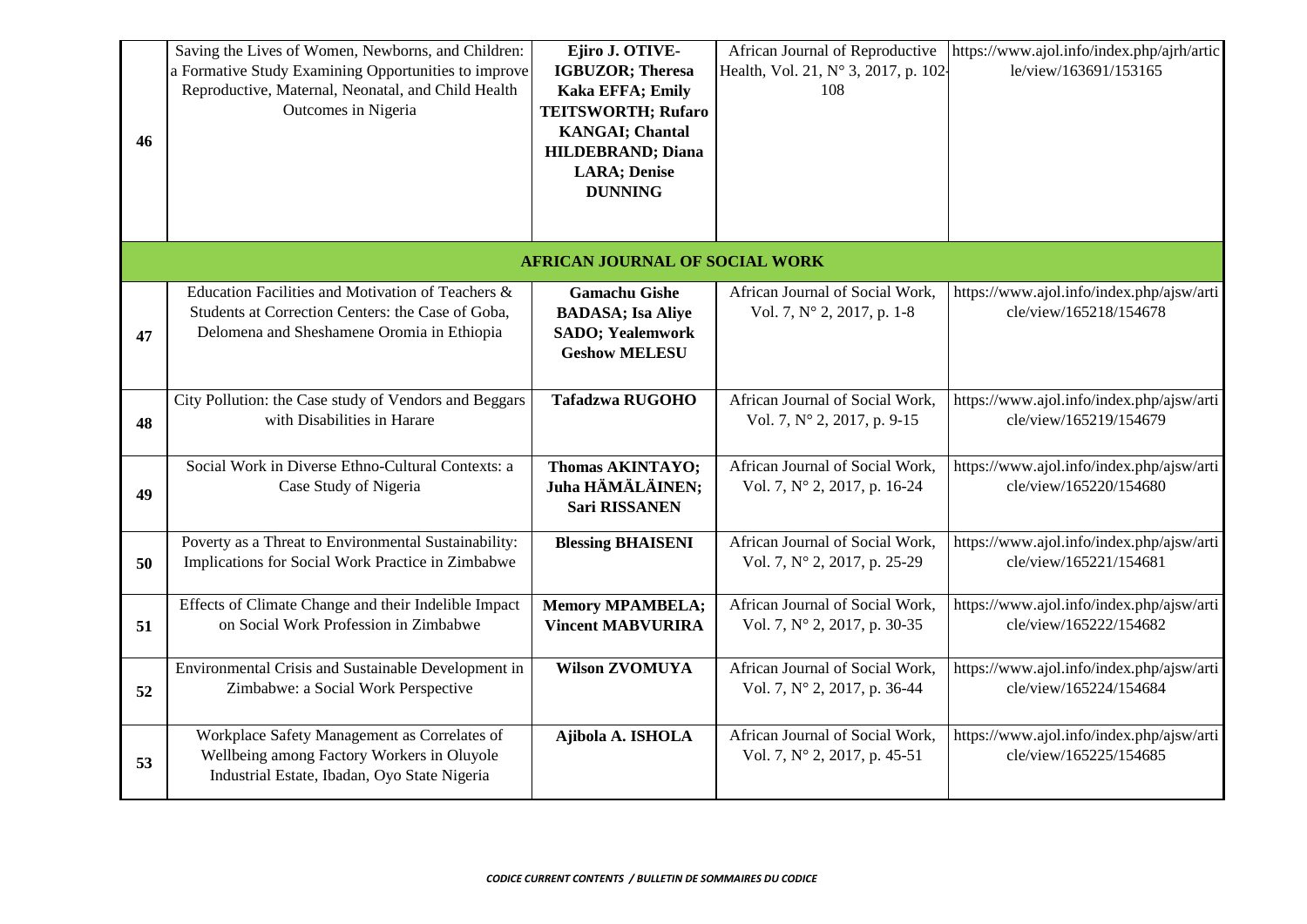| 54 | Zunde raMambo as a Traditional Coping Mechanism<br>for the Care of Orphans and Vulnerable Children:<br>Evidence from Gutu District, Zimbabwe | <b>John RINGSON</b>                                                                                              | African Journal of Social Work,<br>Vol. 7, N° 2, 2017, p. 52-59             | https://www.ajol.info/index.php/ajsw/arti<br>cle/view/165227/154687 |
|----|----------------------------------------------------------------------------------------------------------------------------------------------|------------------------------------------------------------------------------------------------------------------|-----------------------------------------------------------------------------|---------------------------------------------------------------------|
| 55 | Apathy or Fear? The Role of Social Workers in<br>Zimbabwe's Political Discourse                                                              | <b>Babbot MUCHANYEREI</b>                                                                                        | African Journal of Social Work,<br>Vol. 7, N° 2, 2017, p. 60-64             | https://www.ajol.info/index.php/ajsw/arti<br>cle/view/165228/154688 |
|    |                                                                                                                                              | <b>GHANA JOURNAL OF DEVELOPMENT STUDIES</b>                                                                      |                                                                             |                                                                     |
| 56 | Social Cash Transfers: Some Underlying Debates and<br><b>Implications for Policy Making</b>                                                  | <b>Moses Naiim FUSEINI</b> ;<br><b>Francis ENU-KWESI</b> ;<br><b>Kwabena Barima</b><br><b>ANTWI</b>              | Ghana Journal of Development<br>Studies, Vol. 14, N° 2, 2017, p. 1-<br>22   | https://www.ajol.info/index.php/gjds/artic<br>le/view/162108/151622 |
| 57 | Traditional Bone Setting: Analysis of Contribution and<br>Patronage in Northern Ghana                                                        | <b>Emmanuel Akiweley</b><br><b>WEDAM; Samuel</b><br><b>Twumasi AMOAH</b>                                         | Ghana Journal of Development<br>Studies, Vol. 14, Nº 2, 2017, p. 23-<br>42  | https://www.ajol.info/index.php/gjds/artic<br>le/view/162109/152039 |
| 58 | Enhancing Women's Political Fortunes in Ghana: Is a<br>50/50 Campaign Realistic?                                                             | <b>Agnes Atia APUSIGAH;</b><br><b>Roland ADATUU</b>                                                              | Ghana Journal of Development<br>Studies, Vol. 14, N° 2, 2017, p. 43-<br>62  | https://www.ajol.info/index.php/gjds/artic<br>le/view/162110/151624 |
| 59 | International Migrant Remittance and Productivity<br>Growth in Ghana                                                                         | <b>Yazidu USTARZ;</b><br>Haruna ISSAHAKU                                                                         | Ghana Journal of Development<br>Studies, Vol. 14, N° 2, 2017, p. 63-<br>82  | https://www.ajol.info/index.php/gjds/artic<br>le/view/162111/151625 |
| 60 | The Political Economy of Decentralisation and the<br>Challenge of Improved Service Delivery in Urban<br>Ghana                                | Abdulai ABDUL-<br><b>GAFARU</b>                                                                                  | Ghana Journal of Development<br>Studies, Vol. 14, N° 2, 2017, p. 83-<br>104 | https://www.ajol.info/index.php/gjds/artic<br>le/view/162112/151626 |
| 61 | Determinants of Fisher's Choice of Fishing Activity<br>along the Volta Lake in Yeji, Ghana                                                   | M. N. SAAGULO ; E. H.<br>ALHASSAN; J.<br><b>AMIKUZUNO</b>                                                        | Ghana Journal of Development<br>Studies, Vol. 14, Nº 2, 2017, p.<br>105-120 | https://www.ajol.info/index.php/gjds/artic<br>le/view/162113/151627 |
| 62 | Affirmative Action as a Strategy for Promoting<br>Women's Participation in Politics in the Frafra<br><b>Traditional Area of Ghana</b>        | <b>Francis Issahaku</b><br><b>Malongza BUKARI;</b><br><b>Agnes Atia APUSIGAH;</b><br><b>Cynthia Itboh ABAGRE</b> | Ghana Journal of Development<br>Studies, Vol. 14, Nº 2, 2017, p.<br>121-141 | https://www.ajol.info/index.php/gjds/artic<br>le/view/162114/151628 |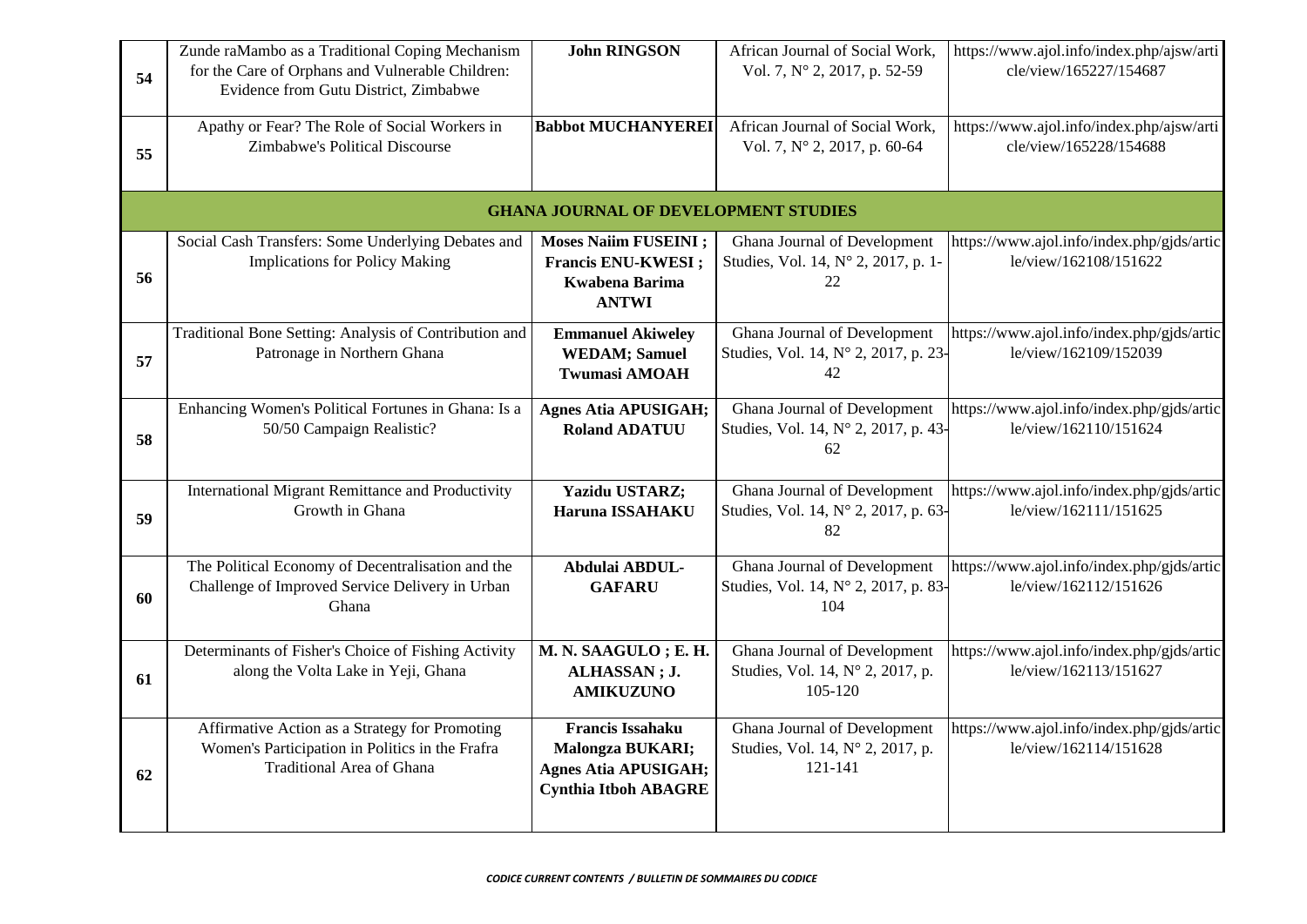| 63 | Determinants of Adaptive Capacity to Climate Change<br>among Smallholder Rural Households in the Bongo<br>District, Ghana                                                | <b>Issaka Kanton</b><br><b>OSUMANU</b> ; Philip<br><b>ANIAH</b> ; Augustine<br><b>YELFAANIBE</b>                             | Ghana Journal of Development<br>Studies, Vol. 14, Nº 2, 2017, p.<br>142-162 | https://www.ajol.info/index.php/gjds/artic<br>le/view/162115/151629 |
|----|--------------------------------------------------------------------------------------------------------------------------------------------------------------------------|------------------------------------------------------------------------------------------------------------------------------|-----------------------------------------------------------------------------|---------------------------------------------------------------------|
| 64 | Incidence and Severity of Poverty among Oyan Lake<br>Host Communities' Households in Ogun State, Nigeria                                                                 | Folake R. MOYIB; S.<br>Olugbenga OJO; Ibukun<br><b>A. AYODELE</b>                                                            | Ghana Journal of Development<br>Studies, Vol. 14, Nº 2, 2017, p.<br>164-183 | https://www.ajol.info/index.php/gjds/artic<br>le/view/162116/151630 |
| 65 | Examination of Household Solid Waste Management in<br>Nadowli Township in Ghana: A Waste Management<br><b>Hierarchy Approach</b>                                         | <b>Francis Issahaku</b><br><b>Malongza BUKARI;</b><br>Dzigbodi Adzo DOKE;<br><b>Stephen Bugu KENDIE;</b><br>Nana Amma ANOKYE | Ghana Journal of Development<br>Studies, Vol. 14, Nº 2, 2017, p.<br>184-208 | https://www.ajol.info/index.php/gjds/artic<br>le/view/162117/151631 |
| 66 | Mainstreaming Climate Change Adaptation into<br>Development Planning in Ghana                                                                                            | <b>Raymond Aitibasa</b><br><b>ATANGA</b> ; Daniel K. B.<br><b>INKOOM</b> ; Emmanuel<br><b>Kanchebe DERBILE</b>               | Ghana Journal of Development<br>Studies, Vol. 14, N° 2, 2017, p.<br>209-230 | https://www.ajol.info/index.php/gjds/artic<br>le/view/162118/151632 |
| 67 | Child Care Centres as Welfare Institutions in the<br>Northern Region of Ghana: Orphanages in Perspective                                                                 | Eliasu ALHASSAN                                                                                                              | Ghana Journal of Development<br>Studies, Vol. 14, N° 2, 2017, p.<br>231-257 | https://www.ajol.info/index.php/gjds/artic<br>le/view/162119/151633 |
| 68 | Households' Ability and Willingness to Pay for the<br>Provision of Sanitary Facilities in the Kassena-Nankana<br>District of the Upper East Region of Ghana              | Abdulai ABDUL-MALIK                                                                                                          | Ghana Journal of Development<br>Studies, Vol. 14, Nº 2, 2017, p.<br>258-266 | https://www.ajol.info/index.php/gjds/artic<br>le/view/162120/151634 |
| 69 | Tax Collection in Northern Ghana during British<br>Colonial Rule (1898 - 1950)                                                                                           | <b>Cliff MAASOLE</b>                                                                                                         | Ghana Journal of Development<br>Studies, Vol. 14, Nº 2, 2017, p.<br>267-281 | https://www.ajol.info/index.php/gjds/artic<br>le/view/162121/151635 |
| 70 | Barriers to the Employment and Promotion of<br>Teachers: The Case of International Teachers at<br>Secondary Schools in the Mthatha Education District of<br>South Africa | I. MOHAMMED; J.M.<br><b>MOLEPO</b>                                                                                           | Ghana Journal of Development<br>Studies, Vol. 14, Nº 2, 2017, p.<br>282-294 | https://www.ajol.info/index.php/gjds/artic<br>le/view/162122/151636 |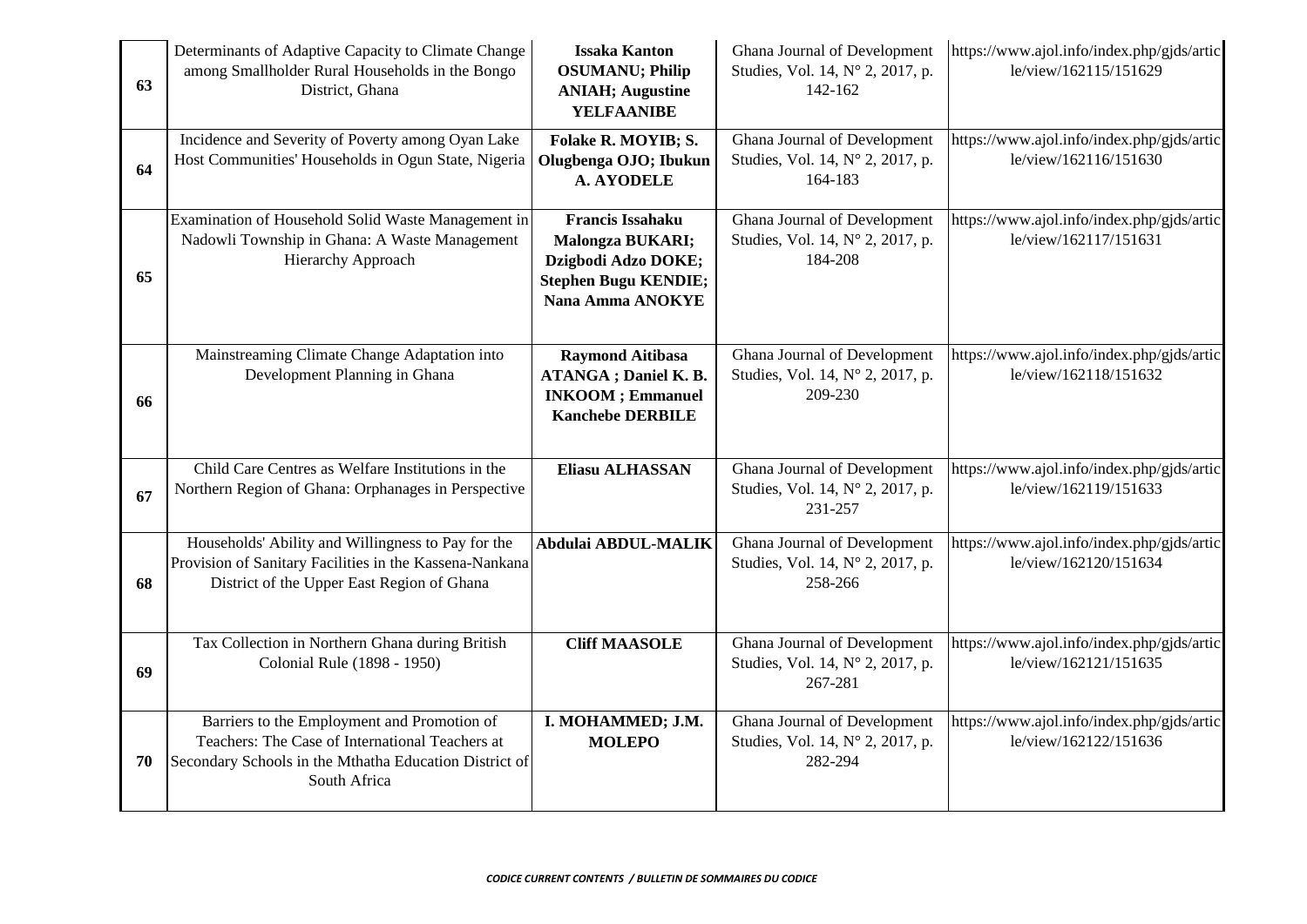|    | <b>GHANA JOURNAL OF LINGUISTICS</b>                                                                                                                                                                                     |                                                                                        |                                                                                                       |                                                                    |
|----|-------------------------------------------------------------------------------------------------------------------------------------------------------------------------------------------------------------------------|----------------------------------------------------------------------------------------|-------------------------------------------------------------------------------------------------------|--------------------------------------------------------------------|
| 72 | Morphophonological Analysis of Akan Female Family-<br>Name Formation                                                                                                                                                    | <b>Kwasi ADOMAKO</b>                                                                   | Ghana Journal of Linguistics, Vol.<br>6, N° 3, 2017, p. 1-32                                          | https://www.ajol.info/index.php/gjl/articl<br>e/view/164185/153700 |
| 73 | Bisilki: A Sociolinguistic Analysis of Kinship Terms in Abraham Kwesi BISILKI<br>Likpakpaln (Konkomba)                                                                                                                  |                                                                                        | Ghana Journal of Linguistics, Vol.<br>6, N° 3, 2017, p. 33-58                                         | https://www.ajol.info/index.php/gjl/articl<br>e/view/164186/153701 |
| 74 | Ademilokun: Aspects of Yoruba Lingual-cultural<br>Retentions in Abimbola Adelakun's Under the Brown<br><b>Rusted Roofs</b>                                                                                              | Mohammed Ayodeji<br><b>ADEMILOKUN</b>                                                  | Ghana Journal of Linguistics, Vol.<br>6, $N^{\circ}$ 3, 2017, p. 59-80                                | https://www.ajol.info/index.php/gjl/articl<br>e/view/164187/153702 |
| 75 | Broohm: Noun Classification in Esahie                                                                                                                                                                                   | Obed Nii BROOHM                                                                        | Ghana Journal of Linguistics, Vol.<br>6, $N^{\circ}$ 3, 2017, p. 81-122                               | https://www.ajol.info/index.php/gjl/articl<br>e/view/164188/153704 |
|    |                                                                                                                                                                                                                         |                                                                                        | <b>INTERNATIONAL JOURNAL OF SOCIAL SCIENCES &amp; EDUCATIONAL STUDIES</b>                             |                                                                    |
| 76 | Can Allowance, Personal Budgeting and Self Control<br>as Mediating Role Manage Compulsive Buying<br><b>Behavior Among College Students?</b>                                                                             | Alce Mariani LABITO;<br><b>SUPRAMONO</b>                                               | International Journal of Social<br>Sciences & Educational Studies,<br>Vol. 4, Issue 3, 2017, p. 1-10  | http://ijsses.org/index.php/volume-4-issue-<br>3-content/          |
| 77 | The Analysis of Register as Professional Identity Used<br>by Indonesian Nurses in Community Health Center                                                                                                               | <b>MUJIONO; Bonita</b><br><b>FAUZA; Trisno Tunggal</b><br><b>Rahayu WILUJENG</b>       | International Journal of Social<br>Sciences & Educational Studies,<br>Vol. 4, Issue 3, 2017, p. 11-21 | http://ijsses.org/index.php/volume-4-issue-<br>3-content/          |
| 78 | Is it a Practical Strategy of Foreign Language<br>Teaching? Unpacking the Integrated Language and<br>Culture Instruction (ILCI) Method in its Application to<br>Learning of German as a Foreign Language in<br>Zimbabwe | <b>Alfred NDHLOVU</b>                                                                  | International Journal of Social<br>Sciences & Educational Studies,<br>Vol. 4, Issue 3, 2017, p. 22-35 | http://ijsses.org/index.php/volume-4-issue-<br>3-content/          |
| 79 | Wikipedia - From the Popular Source of Information to<br>the Pedagogical Tool                                                                                                                                           | Dragana PAVLOVIC;<br>Zorica Stanisavljevic<br>PETROVIC; Anastasija<br><b>MAMUTOVIC</b> | International Journal of Social<br>Sciences & Educational Studies,<br>Vol. 4, Issue 3, 2017, p. 36-48 | http://ijsses.org/index.php/volume-4-issue-<br>3-content/          |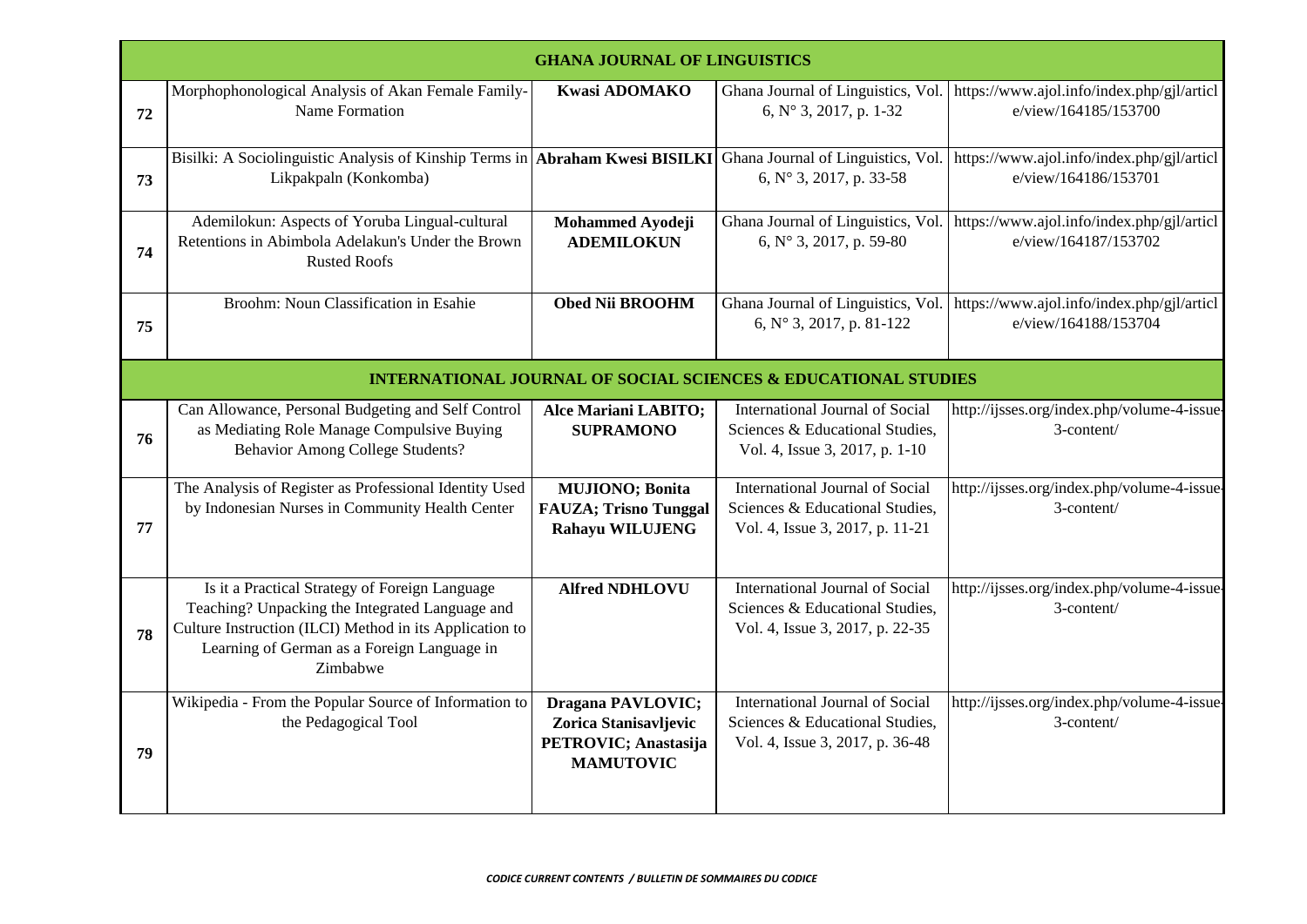|    | Transformation of traditional EFL instruction into Web                                       | <b>Aydin ALIYEV</b>                    | International Journal of Social                                      | http://ijsses.org/index.php/volume-4-issue-               |
|----|----------------------------------------------------------------------------------------------|----------------------------------------|----------------------------------------------------------------------|-----------------------------------------------------------|
|    | 2.0: Azerbaijani Undergraduate Students' Readiness to                                        |                                        | Sciences & Educational Studies,                                      | 3-content/                                                |
| 80 | Use Online Technologies in EFL Lessons                                                       |                                        | Vol. 4, Issue 3, 2017, p. 49-57                                      |                                                           |
|    |                                                                                              |                                        |                                                                      |                                                           |
|    | Sociological Analysis of Corporate Social                                                    | Raji ABDULLATEEF;                      | International Journal of Social                                      | http://ijsses.org/index.php/volume-4-issue-               |
|    | Responsibility as a Catalyst for Rural Development in                                        | <b>Mohammed Abubakar</b>               | Sciences & Educational Studies,                                      | 3-content/                                                |
|    | Asa LGA, Kwara State, Nigeria                                                                | YINUSA; Adeshina                       | Vol. 4, Issue 3, 2017, p. 58-67                                      |                                                           |
|    |                                                                                              | <b>Ibrahim OLAWALE;</b>                |                                                                      |                                                           |
| 81 |                                                                                              | Joseph Adesoji                         |                                                                      |                                                           |
|    |                                                                                              | <b>OLUYEMI</b> ; Sulaiman              |                                                                      |                                                           |
|    |                                                                                              | Lanre ABDUL-                           |                                                                      |                                                           |
|    |                                                                                              | RASHEED; Raji                          |                                                                      |                                                           |
|    |                                                                                              | <b>Abdulwasiu ADEYEMI</b>              |                                                                      |                                                           |
|    | Estimation of Effects and the Threshold of Fiscal                                            |                                        | International Journal of Social                                      |                                                           |
|    |                                                                                              | David UMORU; Godsent<br><b>AKHABUE</b> | Sciences & Educational Studies,                                      | http://ijsses.org/index.php/volume-4-issue-<br>3-content/ |
| 82 | Deficit Financing for the Nigerian Economy: An<br>Econometric Re-evaluation of Recent Trends |                                        | Vol. 4, Issue 3, 2017, p. 68-86                                      |                                                           |
|    |                                                                                              |                                        |                                                                      |                                                           |
|    | Pragmatic Competence as an Integral Part of EFL                                              | <b>Elvira KORAN; Selcuk</b>            | International Journal of Social                                      | http://ijsses.org/index.php/volume-4-issue-               |
|    | Teaching                                                                                     | <b>KORAN</b>                           | Sciences & Educational Studies,                                      | 3-content/                                                |
| 83 |                                                                                              |                                        | Vol. 4, Issue 3, 2017, p. 87-93                                      |                                                           |
|    |                                                                                              |                                        |                                                                      |                                                           |
|    |                                                                                              |                                        |                                                                      |                                                           |
|    | Corporate Social Responsibility and Financial                                                | <b>Alexander Olawumi</b>               | International Journal of Social                                      | http://ijsses.org/index.php/volume-4-issue-               |
|    | Performance: A Two Least Regression Approach                                                 | <b>DABOR</b> ; Marylyn                 | Sciences & Educational Studies,                                      | 3-content/                                                |
| 84 |                                                                                              | <b>KAKA</b> ; Kingsley                 | Vol. 4, Issue 3, 2017, p. 94-106                                     |                                                           |
|    |                                                                                              | <b>IDOGEN</b>                          |                                                                      |                                                           |
|    | Green Energy for Green Economy: The Case Study of                                            | <b>Ahmet SEKRETER</b>                  | International Journal of Social                                      | http://ijsses.org/index.php/volume-4-issue-               |
|    | Kurdistan Region of Iraq (KRI)                                                               |                                        | Sciences & Educational Studies,                                      | 3-content/                                                |
| 85 |                                                                                              |                                        | Vol. 4, Issue 3, 2017, p. 107-114                                    |                                                           |
|    |                                                                                              |                                        |                                                                      |                                                           |
|    |                                                                                              |                                        |                                                                      |                                                           |
|    | Green Finance and Islamic Finance                                                            | <b>Ahmet SEKRETER</b>                  | International Journal of Social                                      | http://ijsses.org/index.php/volume-4-issue-<br>3-content/ |
| 86 |                                                                                              |                                        | Sciences & Educational Studies,<br>Vol. 4, Issue 3, 2017, p. 115-121 |                                                           |
|    |                                                                                              |                                        |                                                                      |                                                           |
|    |                                                                                              |                                        |                                                                      |                                                           |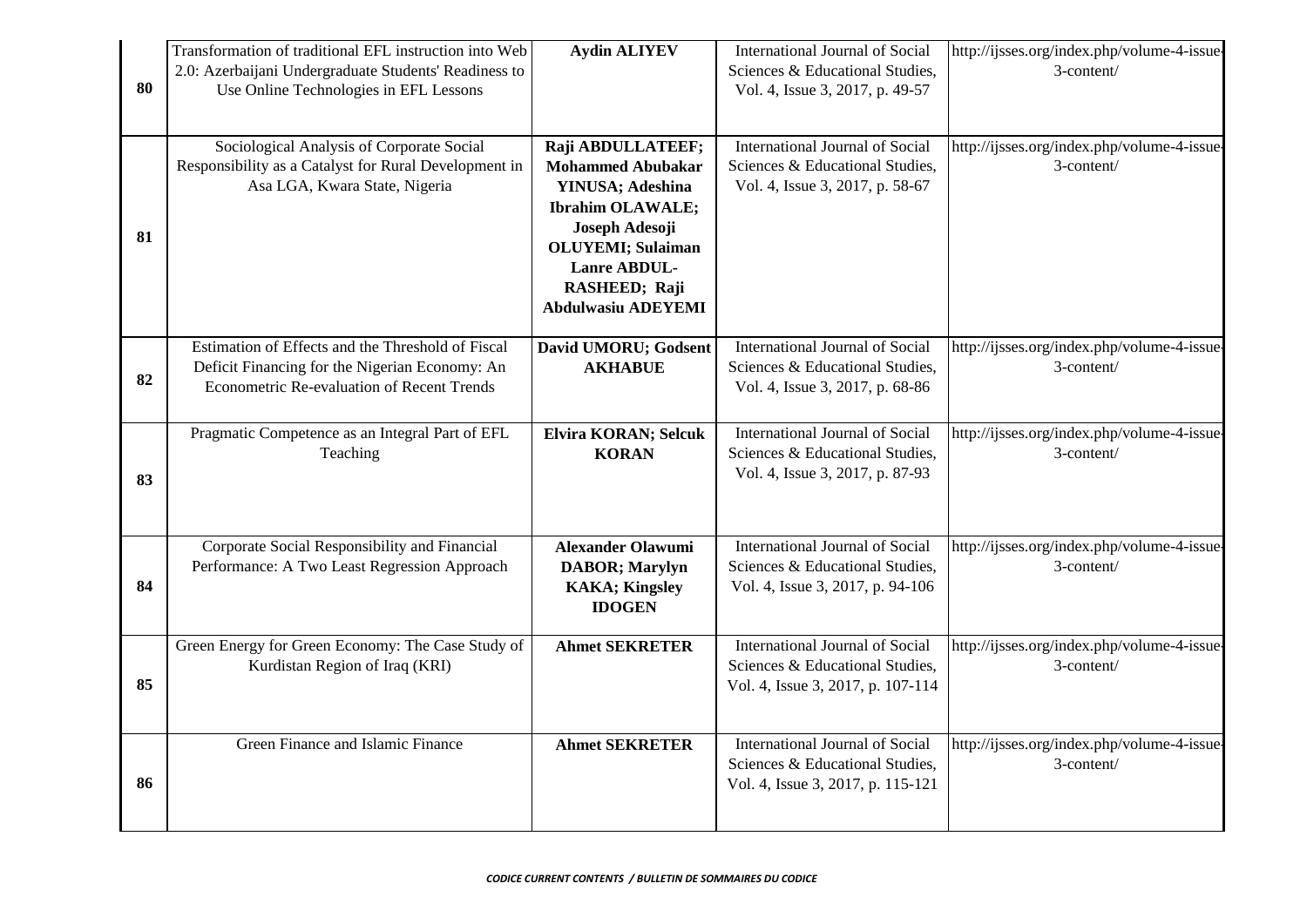|    | Management of Inclusive Education Institutions (A                                                            | Umi Safiul UMMAH;           | International Journal of Social                                      | http://ijsses.org/index.php/volume-4-issue-               |
|----|--------------------------------------------------------------------------------------------------------------|-----------------------------|----------------------------------------------------------------------|-----------------------------------------------------------|
|    | Case Study of an Inclusive Education Provider's                                                              | <b>Akhlis Priya PAMBUDY</b> | Sciences & Educational Studies,                                      | 3-content/                                                |
| 87 | Primary School in Bandung and Sidoarjo City,                                                                 |                             | Vol. 4, Issue 3, 2017, p. 122-131                                    |                                                           |
|    | Indonesia)                                                                                                   |                             |                                                                      |                                                           |
|    |                                                                                                              |                             |                                                                      |                                                           |
|    | The Alignment of Teaching Methodology and Learning<br>Outcomes: The Effect of Students' Presentations on the | <b>Venera ULKER</b>         | International Journal of Social<br>Sciences & Educational Studies,   | http://ijsses.org/index.php/volume-4-issue-<br>3-content/ |
| 88 | Development of English Language Proficiency of Adult                                                         |                             | Vol. 4, Issue 3, 2017, p. 132-139                                    |                                                           |
|    | Learners                                                                                                     |                             |                                                                      |                                                           |
|    |                                                                                                              |                             |                                                                      |                                                           |
|    | <b>Reading Comprehension Strategies</b>                                                                      | <b>Unal ULKER</b>           | International Journal of Social                                      | http://ijsses.org/index.php/volume-4-issue-               |
|    |                                                                                                              |                             | Sciences & Educational Studies,                                      | 3-content/                                                |
| 89 |                                                                                                              |                             | Vol. 4, Issue 3, 2017, p. 140-145                                    |                                                           |
|    |                                                                                                              |                             |                                                                      |                                                           |
|    | Principals' Leadership Styles and Strategies Employed                                                        | <b>Selcuk KORAN; Elvira</b> | International Journal of Social                                      | http://ijsses.org/index.php/volume-4-issue-               |
|    | to Motivate Teachers in Ronaki Hawler Educational                                                            | <b>KORAN</b>                | Sciences & Educational Studies,                                      | 3-content/                                                |
| 90 | Institutions, Erbil, Iraq                                                                                    |                             | Vol. 4, Issue 3, 2017, p. 146-159                                    |                                                           |
|    |                                                                                                              |                             |                                                                      |                                                           |
|    |                                                                                                              |                             |                                                                      |                                                           |
|    | Factors Affecting Students' Anxiety in Language                                                              | <b>Kofand ANWAR;</b>        | International Journal of Social                                      | http://ijsses.org/index.php/volume-4-issue-               |
| 91 | Learning: A Study of Private Universities in Erbil,<br>Kurdistan                                             | Raghda LOUIS                | Sciences & Educational Studies,<br>Vol. 4, Issue 3, 2017, p. 160-174 | 3-content/                                                |
|    |                                                                                                              |                             |                                                                      |                                                           |
|    |                                                                                                              |                             |                                                                      |                                                           |
|    | How Does Students' Sense of Self-Worth Influence                                                             | <b>Gulseren SEKRETER;</b>   | International Journal of Social                                      | http://ijsses.org/index.php/volume-4-issue-               |
|    | Their Goal Orientation in Mathematics Achievement                                                            | <b>Hamdi SERIN</b>          | Sciences & Educational Studies,                                      | 3-content/                                                |
| 92 |                                                                                                              |                             | Vol. 4, Issue 3, 2017, p. 175-181                                    |                                                           |
|    |                                                                                                              |                             |                                                                      |                                                           |
|    | Career Development: Integrating Individual and                                                               | <b>Mustafa ALTUN</b>        | International Journal of Social                                      | http://ijsses.org/index.php/volume-4-issue-               |
|    | <b>Organizational Goals</b>                                                                                  |                             | Sciences & Educational Studies,                                      | 3-content/                                                |
| 93 |                                                                                                              |                             | Vol. 4, Issue 3, 2017, p. 182-186                                    |                                                           |
|    |                                                                                                              |                             |                                                                      |                                                           |
|    | Interactive Whiteboard: An Advantage to Foster                                                               | <b>Mustafa ALTUN</b>        | International Journal of Social                                      | http://ijsses.org/index.php/volume-4-issue-               |
|    | Learning in the Classroom                                                                                    |                             | Sciences & Educational Studies,                                      | 3-content/                                                |
| 94 |                                                                                                              |                             | Vol. 4, Issue 3, 2017, p. 187-191                                    |                                                           |
|    |                                                                                                              |                             |                                                                      |                                                           |
|    |                                                                                                              |                             |                                                                      |                                                           |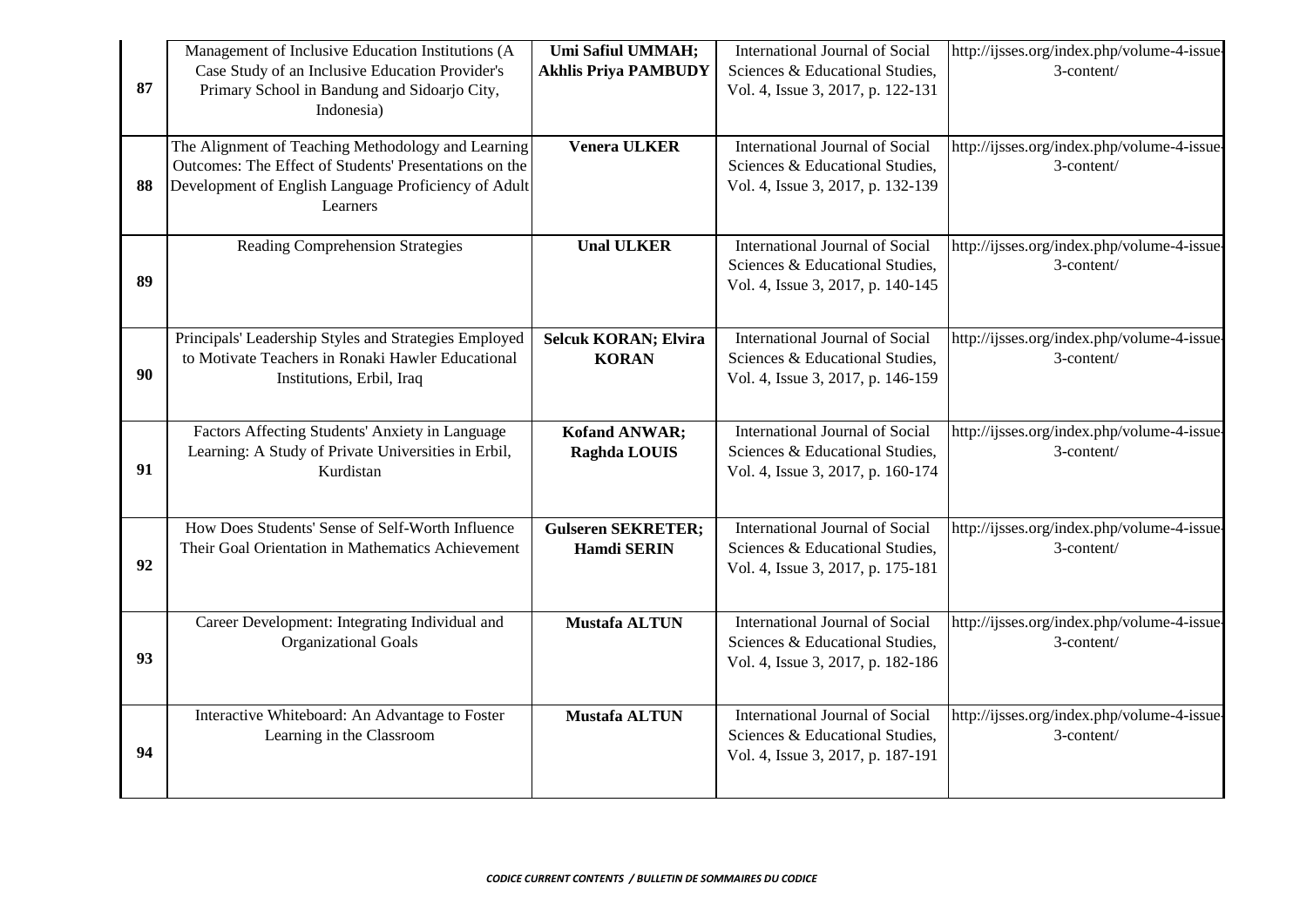|     | <b>JOURNAL OF HIGHER EDUCATION OUTREACH AND ENGAGEMENT</b>                                                                                                    |                                                                                                                                                     |                                                                                                   |                                                                                                  |
|-----|---------------------------------------------------------------------------------------------------------------------------------------------------------------|-----------------------------------------------------------------------------------------------------------------------------------------------------|---------------------------------------------------------------------------------------------------|--------------------------------------------------------------------------------------------------|
| 95  | Talking About Service-Learning: Product or Process?<br>Reciprocity or Solidarity?                                                                             | <b>Joan CLIFFORD</b>                                                                                                                                | Journal of Higher Education<br>Outreach and Engagement, Vol.<br>21, N° 4, 2017, p. 7-20           | http://openjournals.libs.uga.edu/index.ph<br>p/jheoe/article/view/1935/1050                      |
| 96  | Whose Job Is It Anyway? The Place of Public<br>Engagement in the Liberal Arts College                                                                         | Paul A. DJUPE; Luke D.<br><b>CHRISTIE; Sean Patrick</b><br>O'ROURKE; Elizabeth S.<br><b>SMITH</b>                                                   | Journal of Higher Education<br>Outreach and Engagement, Vol.<br>$21, N^{\circ} 4, 2017, p. 23-50$ | http://openjournals.libs.uga.edu/index.ph<br>p/jheoe/article/view/1919/1037                      |
| 97  | If We Build It, Will They Come? Fielding Dreams of<br><b>College Access</b>                                                                                   | <b>Katherine Richardson</b><br><b>BRUNA</b> ; Jennifer<br>FARLEY; Carla A.<br><b>MCNELLY; Debra M.</b><br><b>SELLERS; Roberta</b><br><b>JOHNSON</b> | Journal of Higher Education<br>Outreach and Engagement, Vol.<br>21, N° 4, 2017, p. 51-80          | http://openjournals.libs.uga.edu/index.ph<br>p/jheoe/article/view/1920/1038                      |
| 98  | Developing Critical Consciousness and Social Justice<br>Self-Efficacy: Lessons From Feminist Community<br><b>Engagement Student Narratives</b>                | <b>Angela CLARK-</b><br><b>TAYLOR</b>                                                                                                               | Journal of Higher Education<br>Outreach and Engagement, Vol.<br>21, N° 4, 2017, p. 81-116         | http://openjournals.libs.uga.edu/index.ph<br>p/jheoe/article/view/1921/1039                      |
| 99  | First-Year Student Motivations for Service-Learning:<br>An Exploratory Investigation of Minority Student<br>Perceptions                                       | <b>Andrew J. PEARL;</b><br><b>Robert K</b><br><b>CHRISTENSEN</b>                                                                                    | Journal of Higher Education<br>Outreach and Engagement, Vol.<br>21, N° 4, 2017, p. 117-138        | http://openjournals.libs.uga.edu/index.ph<br>p/jheoe/article/view/1922/1040                      |
| 100 | Unpacking Global Service-Learning in Developing<br>Contexts: A Case Study from Rural Tanzania                                                                 | Ann M. OBERHAUSER;<br><b>Rita DANIELS</b>                                                                                                           | Journal of Higher Education<br>Outreach and Engagement, Vol.<br>21, N° 4, 2017, p. 139-170        | http://openjournals.libs.uga.edu/index.ph<br>p/jheoe/article/view/1923/1041                      |
| 101 | Are College Graduates Ready for the 21st Century?<br>Community-Engaged Research Can Help                                                                      | <b>Elena T. CARBONE;</b><br><b>Susan WARE</b>                                                                                                       | Journal of Higher Education<br>Outreach and Engagement, Vol.<br>21, N° 4, 2017, p. 173-208        | http://openjournals.libs.uga.edu/index.ph<br>p/jheoe/article/view/1924/1042                      |
|     | LAW, DEMOCRACY & DEVELOPMENT                                                                                                                                  |                                                                                                                                                     |                                                                                                   |                                                                                                  |
| 102 | Between Separation of Powers and Justiciability:<br>Rationalising the Constitutional Court's Judgement in<br>the Gauteng E-Tolling Litigation in South Africa | <b>Chuks OKPALUBA;</b><br>Mtendeweka MHANGO                                                                                                         | Vol. 21, 2017, p. 1-24                                                                            | Law, Democracy & Development, https://www.ajol.info/index.php/ldd/articl<br>e/view/161034/150595 |
| 103 | Higher Education Access in South Africa for Students<br>with Criminal Records                                                                                 | <b>Taabo MUGUME</b>                                                                                                                                 | Vol. 21, 2017, p. 25-41                                                                           | Law, Democracy & Development, https://www.ajol.info/index.php/ldd/articl<br>e/view/161035/150596 |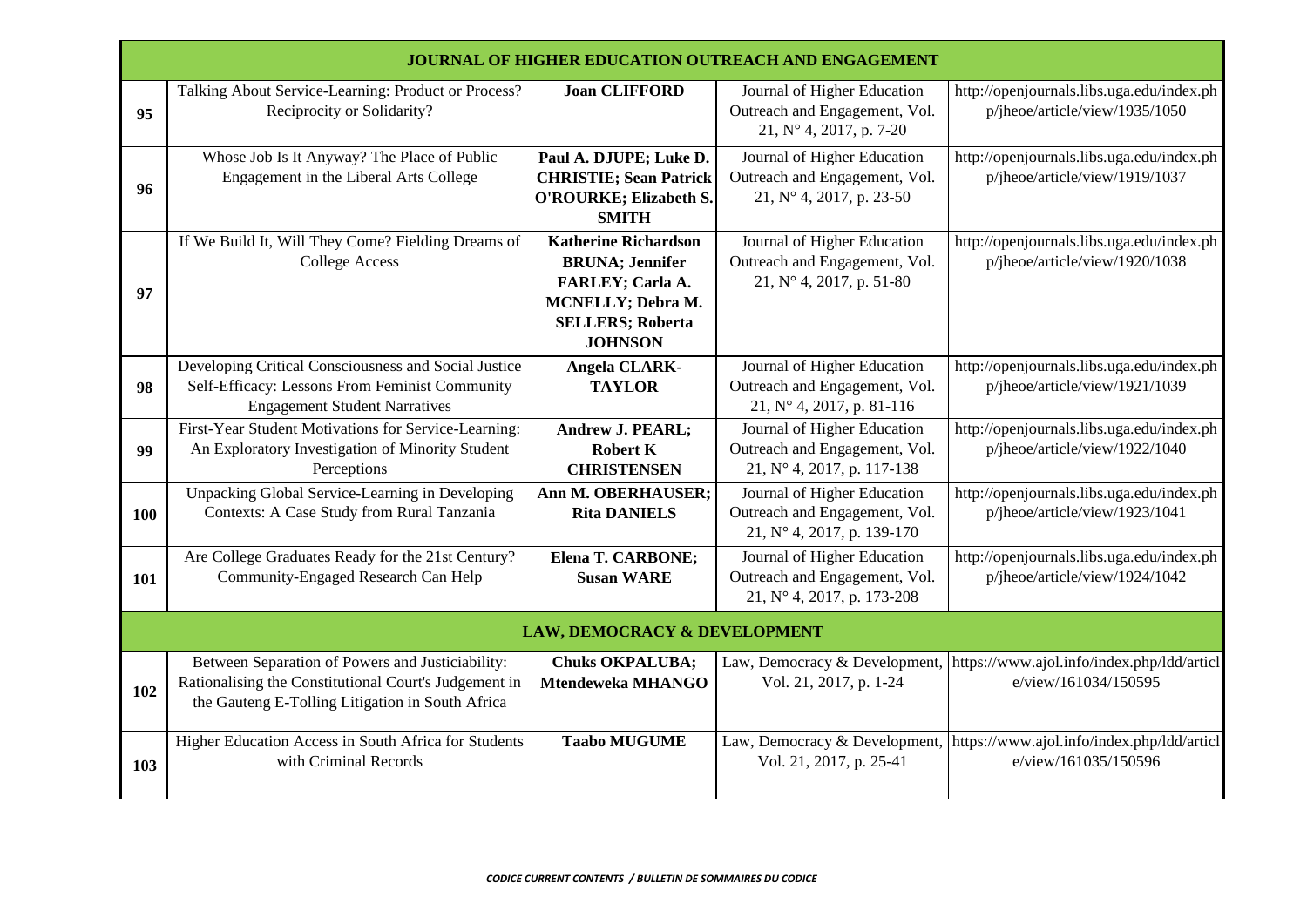| 104 | An Evaluation of Kenya's Parallel Legal Regime on<br>Refugees, and the Courts' Guarantee of their Rights                          | <b>Robert Doya NANIMA</b>                                          | Law, Democracy & Development,<br>Vol. 21, 2017, p. 42-67            | https://www.ajol.info/index.php/ldd/articl<br>e/view/161036/150597 |
|-----|-----------------------------------------------------------------------------------------------------------------------------------|--------------------------------------------------------------------|---------------------------------------------------------------------|--------------------------------------------------------------------|
| 105 | State Obligations in International Law Related to the<br>Right to an Adequate Standard of Living for Persons<br>with Disabilities | <b>Yvette BASSON</b>                                               | Law, Democracy & Development,<br>Vol. 21, 2017, p. 68-83            | https://www.ajol.info/index.php/ldd/articl<br>e/view/161037/150598 |
| 106 | Development and Regulation of Tourism for Mutual<br>Benefit in the Southern African Development<br>Community (SADC)               | <b>Palollo Michael</b><br><b>LEHLOENYA</b>                         | Law, Democracy & Development,<br>Vol. 21, 2017, p. 84-96            | https://www.ajol.info/index.php/ldd/articl<br>e/view/161038/150599 |
|     |                                                                                                                                   | <b>LEGON JOURNAL OF THE HUMANITIES</b>                             |                                                                     |                                                                    |
| 107 | Enhancing Doctoral Research Education through the<br>Institution of Graduate Writing Courses in Ghanaian<br>Universities          | <b>Joseph AFFUL</b>                                                | Legon Journal of the Humanities,<br>Vol. 28, N° 2, 2017, p. 1-22    | https://www.ajol.info/index.php/ljh/articl<br>e/view/163864/153329 |
| 108 | The Ethnosemantics and Proverbs of ohia, "poverty" in<br>Akan1                                                                    | Kofi AGYEKUM                                                       | Legon Journal of the Humanities,<br>Vol. 28, N° 2, 2017, p. 23-47   | https://www.ajol.info/index.php/ljh/articl<br>e/view/163867/153332 |
| 109 | Personal Attribute Nominals in Akan: A<br><b>Constructionist Perspective</b>                                                      | <b>Clement Kwamena</b><br><b>Insaidoo APPAH</b>                    | Legon Journal of the Humanities,<br>Vol. 28, N° 2, 2017, p. 49-72   | https://www.ajol.info/index.php/ljh/articl<br>e/view/163869/153334 |
| 110 | Introducing Nkami: A Forgotten Guang Language and<br>People of Ghana                                                              | <b>Rogers Krobea ASANTE</b>                                        | Legon Journal of the Humanities,<br>Vol. 28, N° 2, 2017, p. 73-104  | https://www.ajol.info/index.php/ljh/articl<br>e/view/163871/153336 |
| 111 | Multimodal Code-pairing and Switching of Visual-<br>verbal Texts in Selected Nigerian Stand-up Comedy<br>Performances             | Mufutau Temitayo<br><b>LAMIDI</b>                                  | Legon Journal of the Humanities,<br>Vol. 28, N° 2, 2017, p. 105-129 | https://www.ajol.info/index.php/ljh/articl<br>e/view/163872/153337 |
| 112 | 'I just said It, I didn't mean anything:' Culture and<br>Pragmatic Inference in Interpersonal Communication                       | <b>Felix Nwabeze</b><br><b>OGOANAH</b> ; Stella<br>Nkechi KPOLUGBO | Legon Journal of the Humanities,<br>Vol. 28, N° 2, 2017, p. 131-150 | https://www.ajol.info/index.php/ljh/articl<br>e/view/163874/153339 |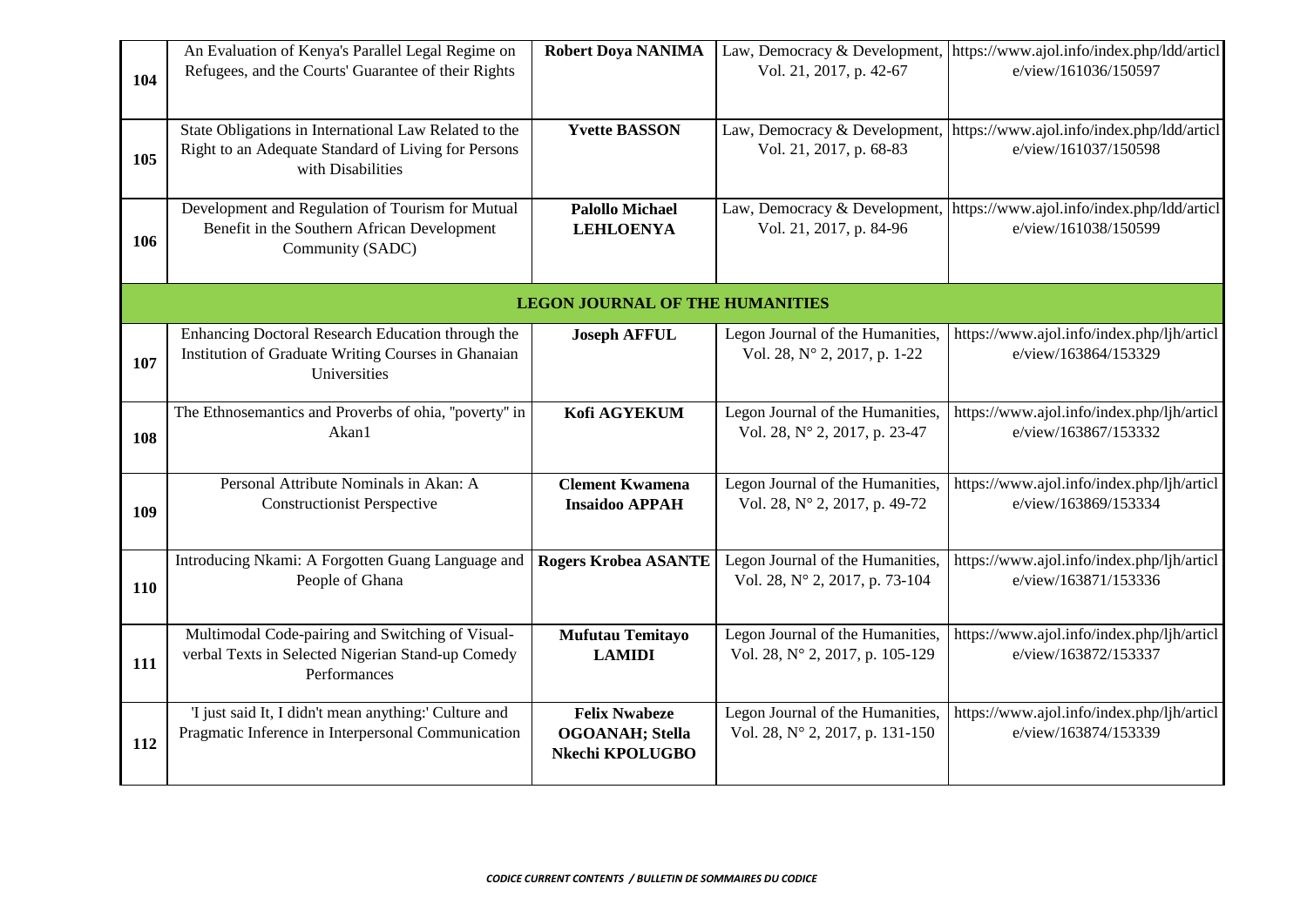| 113 | Language, Education and Linguistic Human Rights in<br>Ghana                                                                | <b>Charles OWU-EWIE</b>                                                                   | Legon Journal of the Humanities,<br>Vol. 28, N° 2, 2017, p. 151-172          | https://www.ajol.info/index.php/ljh/articl<br>e/view/163878/153343 |
|-----|----------------------------------------------------------------------------------------------------------------------------|-------------------------------------------------------------------------------------------|------------------------------------------------------------------------------|--------------------------------------------------------------------|
|     |                                                                                                                            | <b>OGIRISI: A NEW JOURNAL OF AFRICAN STUDIES</b>                                          |                                                                              |                                                                    |
| 114 | Salt, History and Culture in the Western Grasslands of<br>Cameroon                                                         | <b>Kah Henry KAM</b>                                                                      | OGIRISI: a New Journal of<br>African Studies, Vol. 13, 2017, p.<br>$1 - 21$  | https://www.ajol.info/index.php/og/articl<br>e/view/161152/150713  |
| 115 | Leadership Styles in the Management of Igbo Cultural<br>Heritage in Pre-European Era                                       | <b>Ngozi EZENAGU</b>                                                                      | OGIRISI: a New Journal of<br>African Studies, Vol. 13, 2017, p.<br>$22 - 45$ | https://www.ajol.info/index.php/og/articl<br>e/view/161153/150714  |
| 116 | Verbal Hygiene and Ethnic Politics in Nigeria: a Study<br>of Selected Newspaper Print and Online Publications              | <b>Matthew Chinenye</b><br><b>NNUTA</b> ; Chinwe<br><b>EZEIFEKA</b>                       | OGIRISI: a New Journal of<br>African Studies, Vol. 13, 2017, p.<br>46-69     | https://www.ajol.info/index.php/og/articl<br>e/view/161154/150715  |
| 117 | Legalising same Sex Marriage and Cloning: a Need for Gloria Faith EHIEMUA;<br><b>Ethical Consideration</b>                 | <b>Lateef Kayode</b><br><b>ADEYEMO</b>                                                    | OGIRISI: a New Journal of<br>African Studies, Vol. 13, 2017, p.<br>70-89     | https://www.ajol.info/index.php/og/articl<br>e/view/161155/150716  |
| 118 | Boko Haram in Northern Nigeria: a Maududian Legacy                                                                         | <b>Michael Ezra DIKKI</b>                                                                 | OGIRISI: a New Journal of<br>African Studies, Vol. 13, 2017, p.<br>90-115    | https://www.ajol.info/index.php/og/articl<br>e/view/161156/150717  |
| 119 | Corruption in Nigeria: a Culture or Retrogressive<br>Factor?                                                               | <b>Patrick Enoch NMAH</b>                                                                 | OGIRISI: a New Journal of<br>African Studies, Vol. 13, 2017, p.<br>116-131   | https://www.ajol.info/index.php/og/articl<br>e/view/161158/150719  |
| 120 | Interrogational Torture as an Abuse of Human Rights<br>in the Fight against Terrorism in Nigeria: an Ethical<br>Evaluation | Chidiebere OBI; Uchenna<br><b>EZEOGU</b>                                                  | OGIRISI: a New Journal of<br>African Studies, Vol. 13, 2017, p.<br>132-145   | https://www.ajol.info/index.php/og/articl<br>e/view/161160/150721  |
| 121 | What is in a Nickname: Ghanaian Nickname Cultures                                                                          | <b>Albert Kanlisi</b><br><b>AWEDOBA; Stephen</b><br><b>OWOAHENE-</b><br><b>ACHEAMPONG</b> | OGIRISI: a New Journal of<br>African Studies, Vol. 13, 2017, p.<br>146-165   | https://www.ajol.info/index.php/og/articl<br>e/view/161161/150722  |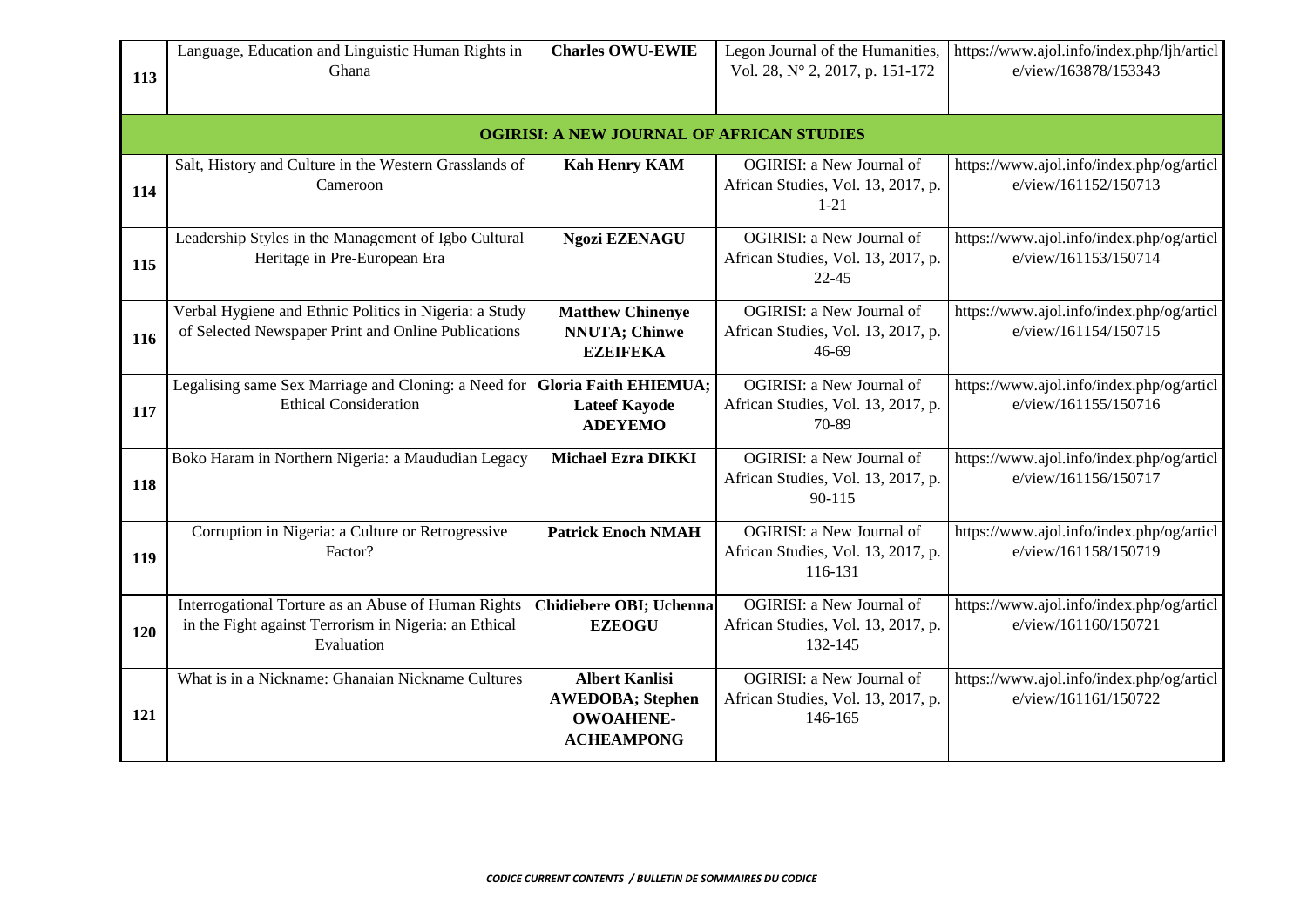| 122 | Safeguarding the Igbo Language through Teaching Igbo<br>Children in Diaspora                 | Angela U.N.<br><b>NWANKWERE;</b><br>Benjamin I. MMADIKE;<br>Cecilia A. EME | OGIRISI: a New Journal of<br>African Studies, Vol. 13, 2017, p.<br>166-186 | https://www.ajol.info/index.php/og/articl<br>e/view/161162/150723 |
|-----|----------------------------------------------------------------------------------------------|----------------------------------------------------------------------------|----------------------------------------------------------------------------|-------------------------------------------------------------------|
| 123 | Dramatic Literature, Digitisation and Cultural<br>Mediatisation: a Postmodernist Perspective | <b>Clement Olujide</b><br><b>AJIDAHUN</b>                                  | OGIRISI: a New Journal of<br>African Studies, Vol. 13, 2017, p.<br>187-199 | https://www.ajol.info/index.php/og/articl<br>e/view/161163/150724 |
| 124 | Rivers and Ports in Transport History of Cameroon,<br>1916-1961                              | <b>Walter Gam NKWI</b>                                                     | OGIRISI: a New Journal of<br>African Studies, Vol. 13, 2017, p.<br>200-235 | https://www.ajol.info/index.php/og/articl<br>e/view/161165/150726 |
|     |                                                                                              | <b>REAL-WORLD ECONOMICS REVIEW</b>                                         |                                                                            |                                                                   |
| 125 | <b>Involuntary Unemployment</b>                                                              | <b>Roy GRIEVE</b>                                                          | Real-World Economics Review,<br>N° 81, September 2017, p. 2-14             | http://www.paecon.net/PAEReview/issue<br>81/Grieve81.pdf          |
| 126 | Fixing the Euro's Original Sins                                                              | <b>Thomas PALLEY</b>                                                       | Real-World Economics Review,<br>N° 81, September 2017, p. 15-26            | http://www.paecon.net/PAEReview/issue<br>81/Palley81.pdf          |
| 127 | Missing from the Mainstream: The Biophysical Basis<br>of Production and the Public Eonomy    | <b>June SEKERA</b>                                                         | Real-World Economics Review,<br>N° 81, September 2017, p. 27-41            | http://www.paecon.net/PAEReview/issue<br>81/Sekera81.pdf          |
| 128 | Why does Capital Flow from Poor to Rich Countries?                                           | <b>Michael JOFFE</b>                                                       | Real-World Economics Review,<br>N° 81, September 2017, p. 42-62            | http://www.paecon.net/PAEReview/issue<br>81/Joffe81.pdf           |
| 129 | The Case for Taxing Interest                                                                 | <b>Basil AL-NAKEEB</b>                                                     | Real-World Economics Review,<br>N° 81, September 2017, p. 63-75            | http://www.paecon.net/PAEReview/issue<br>81/Al-Nakeeb81.pdf       |
| 130 | Why Consumers are not Sovereign: The Socio-<br><b>Economic Causes of Market Failure</b>      | <b>John F. TOMER</b>                                                       | Real-World Economics Review,<br>N° 81, September 2017, p. 76-90            | http://www.paecon.net/PAEReview/issue<br>81/Tomer81.pdf           |